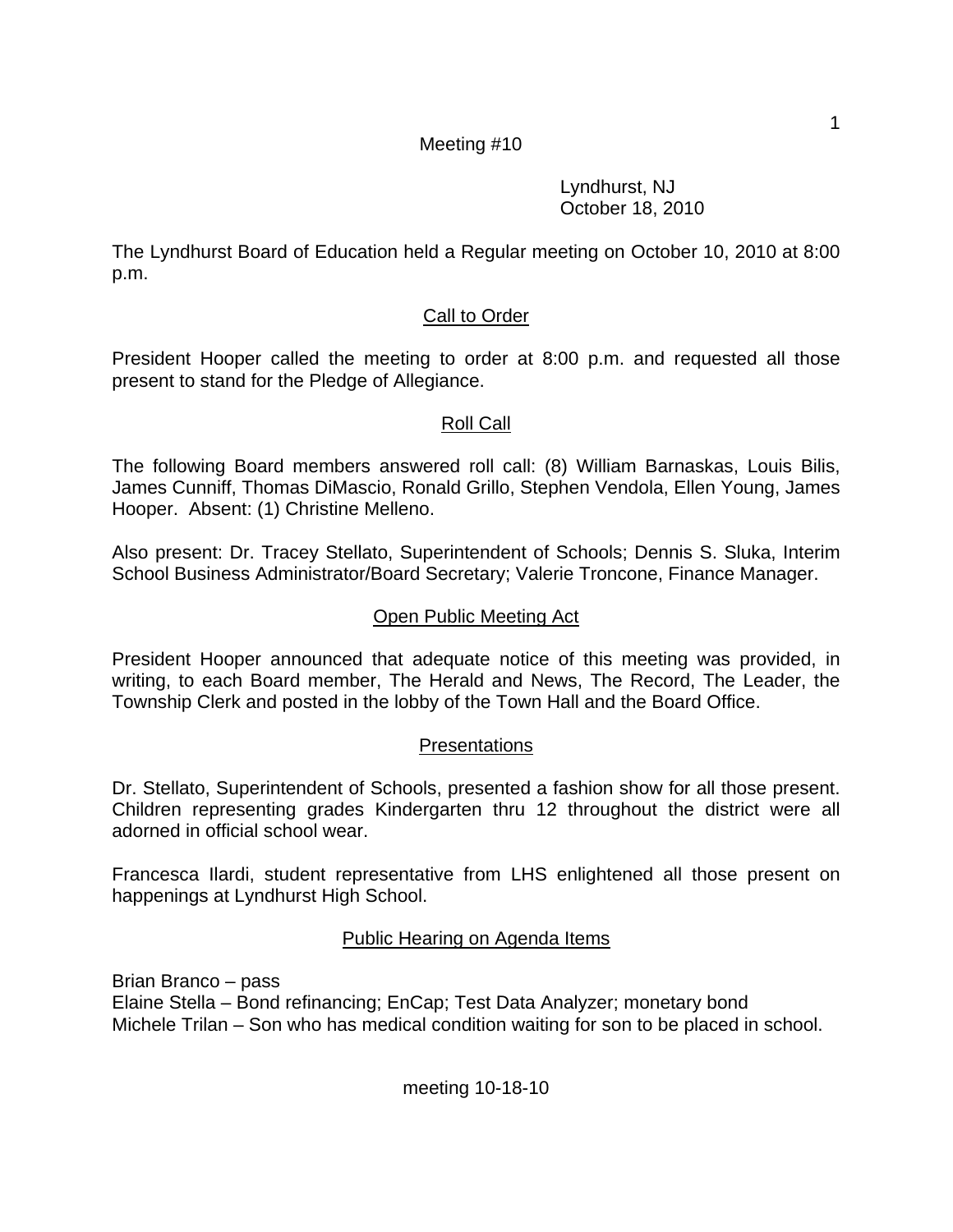Any Board member who takes exception to any of the following listed actions under the category of Finance and Negotiations may so indicate now and a separate motion for each of the excepted actions will be entertained.

Motion made by Ellen Young second by Ronald Grillo that the following Finance and Negotiations actions of the Board numbered 1 through 16 exception actions be adopted.

Roll Call For: (8) William Barnaskas, Louis Bilis, James Cunniff, Thomas DiMascio, Ronald Grillo, Stephen Vendola, Ellen Young, James Hooper. Absent: (1) Christine Melleno

- 1. BE IT RESOLVED, by the Lyndhurst Board of Education that it has received and accepts the financial reports of the Secretary and Treasurer of School Monies for the month ended September 30, 2010 and certifies that the reports indicate that no major account or fund is overexpended in violation of NJAC 6A:23-2.11(a) and that sufficient funds are available to meet the district's financial obligations for the remainder of the school year. A copy of the certification shall be included in the minutes.
- 2. BE IT RESOLVED, that the payroll for the month ended September 30, 2010 be and the same is hereby approved and ordered paid:

Payroll \$1,798,944.56

3. BE IT RESOLVED, that the attached list of supplies received and services rendered to the Board of Education of the Township of Lyndhurst, County of Bergen, for the month ended October 18, 2010 be and the same are hereby approved and ordered paid:

| Charter School (Fund 10)<br><b>Current Expense (Fund 11)</b><br>Special Revenue (Fund 20) | 1,519.00<br>\$<br>\$1,011,008.73<br>\$269,854.51    |
|-------------------------------------------------------------------------------------------|-----------------------------------------------------|
| Total                                                                                     | \$1,282,382.24                                      |
| Debt Service (Fund 40)                                                                    | 31,986.25<br>S                                      |
| Accounts Payable (Fund 11)<br>Accounts Payable (Fund 20)<br><b>General Ledger</b>         | \$<br>656.59<br>\$<br>13,613.71<br>\$<br>115,685.07 |

meeting 10-18-10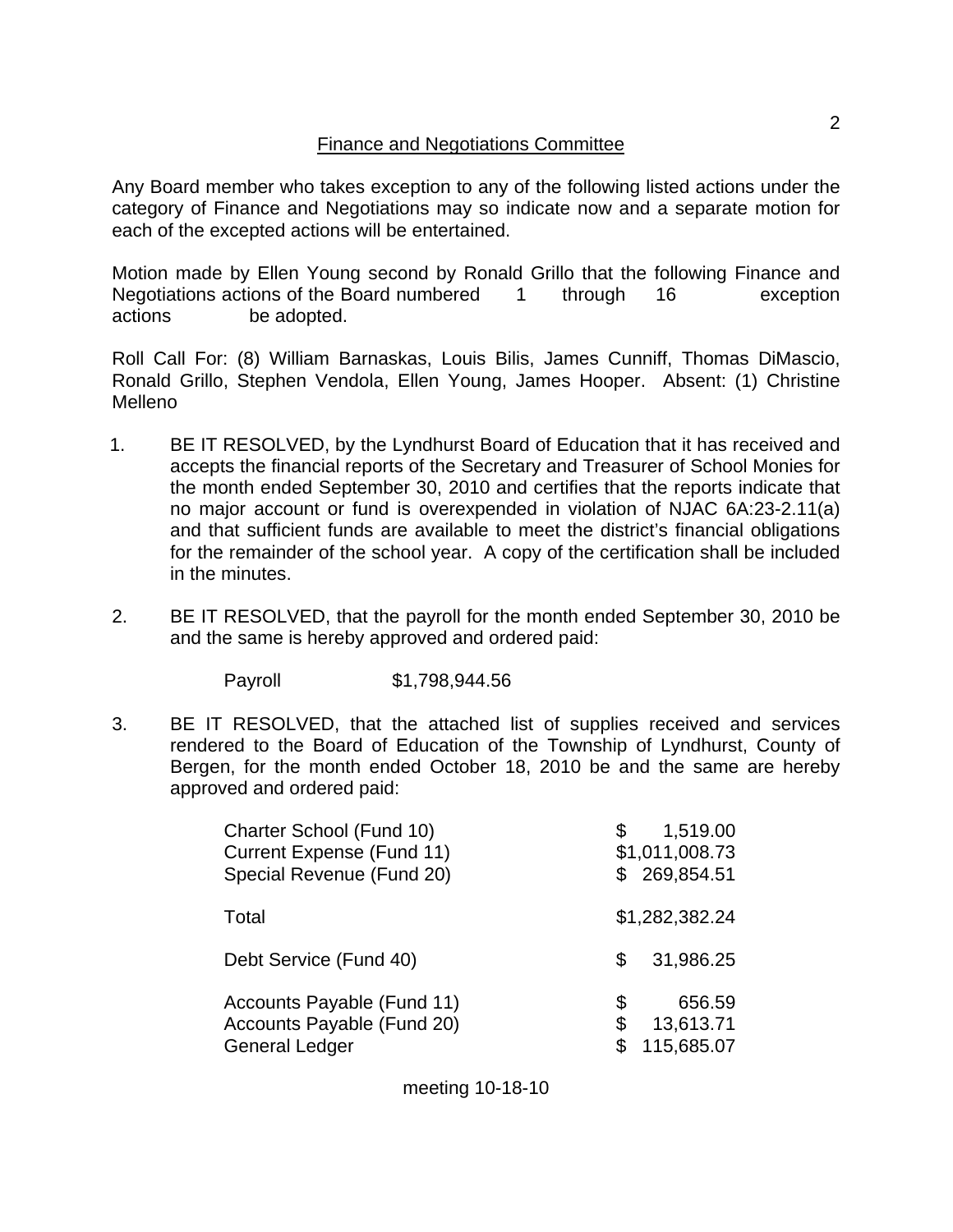4. BE IT RESOLVED, that the ACCP/BCCP supplies received and services rendered to the Board of Education of the Township of Lyndhurst, County of Bergen, for the month of September 2010, be and the same are hereby approved and ordered paid:

| Payroll/Payroll Taxes   | \$4,105.39 |
|-------------------------|------------|
| Supplies/Telephone/Misc | \$1,494.79 |
| <b>Tuition Refunds</b>  | \$232.10   |
|                         |            |
| Total                   | \$5,382.82 |

5. BE IT RESOLVED, that cafeteria services rendered to the Board of Education of the Township of Lyndhurst, County of Bergen, for the month of September 2010, be and the same are hereby approved and ordered paid:

| Payroll/Payroll Taxes | \$10,940.02 |
|-----------------------|-------------|
| Refund                | 28.00       |
| <b>Supplies</b>       | 176.45      |
| Total                 | \$11,144.47 |
|                       |             |

- 6. BE IT RESOLVED, that the Lyndhurst Board of Education approve the attached transfers for the month of September 2010.
- 7. BE IT RESOLVED, that the Lyndhurst Board of Education add to Schedule D of the Lyndhurst Education Association Contract 2009-2012 Swim Coach and Assistant Swim Coach to the category with Baseball, Basketball, Softball, Wrestling, Track-Head and Baseball, Basketball, Softball, Wrestling, Track-Assistant.
- 8. BE IT RESOLVED, that the Lyndhurst Board of Education add to Schedule E of the Lyndhurst Education Association Contract 2009-2012 Middle School Play Advisor, at a stipend of \$7,000.00.
- 9. BE IT RESOLVED, that the Lyndhurst Board of Education approve a per diem rate of \$250.00 for a substitute nurse.
- 10. BE IT RESOLVED that the ordinance entitled:

meeting 10-18-10 "REFUNDING BOND ORDINANCE PROVIDING FOR THE REFUNDING OF \$3,990,000 AGGREGATE PRINCIPAL AMOUNT OF OUTSTANDING BONDS OF THE BOARD OF EDUCATION OF THE TOWNSHIP OF LYNDHURST, IN THE COUNTY OF BERGEN, STATE OF NEW JERSEY, APPROPRIATING A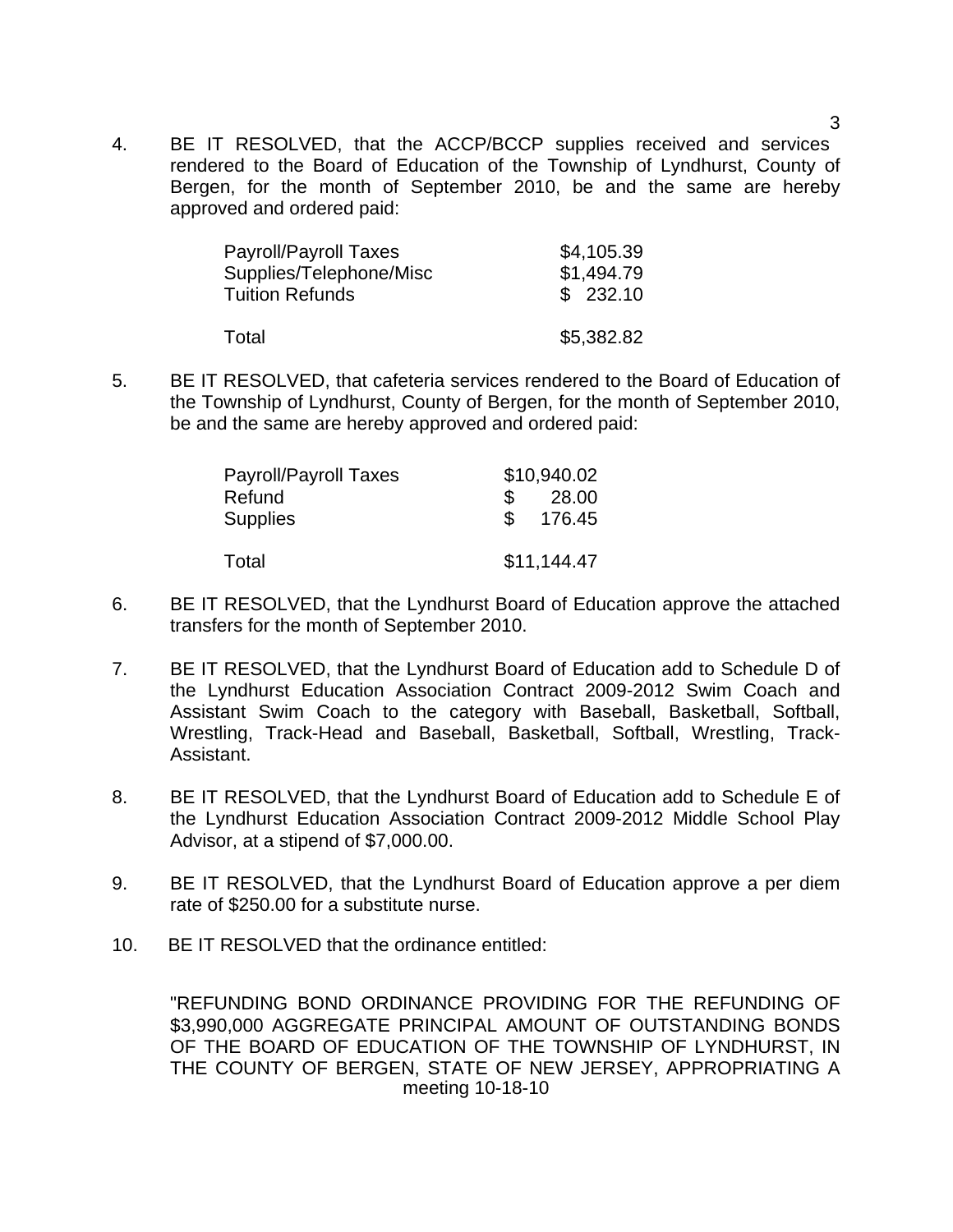SUM NOT EXCEEDING \$4,250,000 TO PAY THE COST THEREOF AND AUTHORIZING THE ISSUANCE OF NOT EXCEEDING \$4,250,000 AGGREGATE PRINCIPAL AMOUNT OF REFUNDING BONDS OF SAID BOARD TO FINANCE SUCH APPROPRIATION."

 heretofore introduced, does now pass on first reading, and that said ordinance be further considered for final passage at a meeting to be held on the 15th day of November, 2010, at 8:00 P.M., or as soon thereafter as the matter can be reached, at the Lyndhurst High School Auditorium, Weart Avenue, Lyndhurst, New Jersey, and that at such time and place all persons interested be given an opportunity to be heard concerning said ordinance, and that the Interim School Business Administrator/Board Secretary is hereby authorized and directed to publish said ordinance according to law with a notice of its introduction and passage on first reading and of the time and place when and where said ordinance will be further considered for final passage.

 **BE IT ORDAINED** by The Board of Education of the Township of Lyndhurst, in the County of Bergen, New Jersey, as follows:

**Section 1.** The Board of Education of the Township of Lyndhurst, in the County of Bergen, New Jersey (the "Board" or "School District") is hereby authorized to refund \$3,990,000 aggregate principal amount of the Board's outstanding School Bonds of 2001, dated July 1, 2001 and maturing on or after July 1, 2011 (the "Outstanding Bonds").

 The Outstanding Bonds bear interest from their date at the rates per annum, payable on January 1 and July 1 of each year until maturity or prior redemption, and mature in annual installments on July 1 in each year, as follows: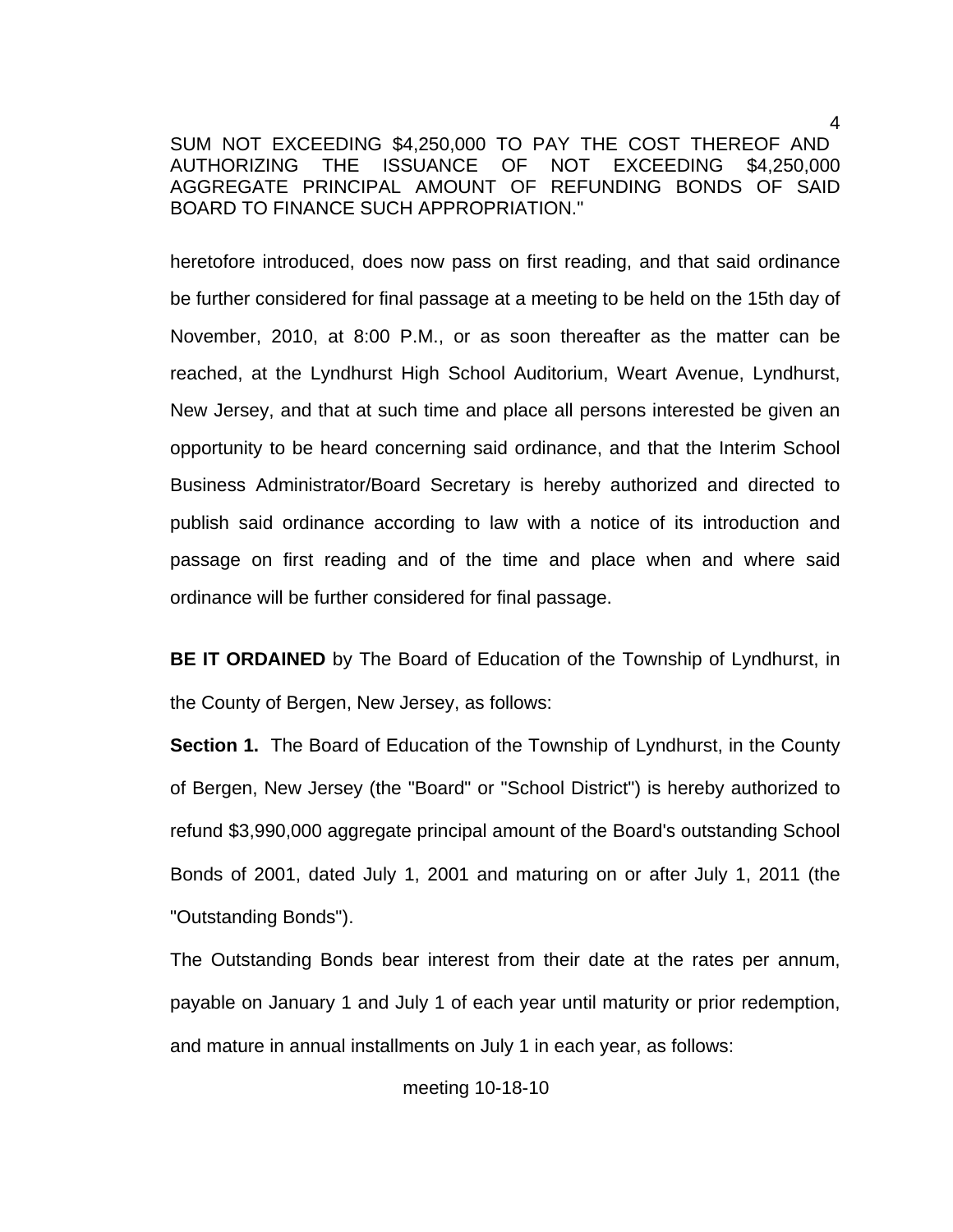| Year | Principal<br>Amount | Interest<br>Rate |
|------|---------------------|------------------|
| 2011 | \$300,000           | 4.60%            |
| 2012 | 300,000             | 4.60             |
| 2013 | 350,000             | 4.60             |
| 2014 | 350,000             | 4.60             |
| 2015 | 350,000             | 4.60             |
| 2016 | 350,000             | 4.60             |
| 2017 | 390,000             | 4.60             |
| 2018 | 400,000             | 4.75             |
| 2019 | 400,000             | 4.75             |
| 2020 | 400,000             | 4.75             |
| 2021 | 400,000             | 4.75             |

 The Outstanding Bonds are subject to optional redemption at a redemption price of 100%.

 The Board may determine by subsequent resolution not to refund a portion of the Outstanding Bonds.

**Section 2.** The Board has ascertained and hereby determines that the Outstanding Bonds set forth in Section 1 of this ordinance have not been paid or discharged and that the Board is authorized by Section 61.2 of the School Bond Law (Chapter 24 of Title 18A of the New Jersey Statutes Annotated, as amended; the "School Bond Law") to issue its refunding bonds as hereinafter provided to refund the Outstanding Bonds. The object of the refunding is to effect debt service savings for the Board.

meeting 10-18-10 **Section 3.** A sum not exceeding \$4,250,000 is hereby appropriated (a) to refund the Outstanding Bonds set forth in Section 1 of this ordinance in the aggregate principal amount of \$3,990,000 and (b) to pay an amount not exceeding \$90,000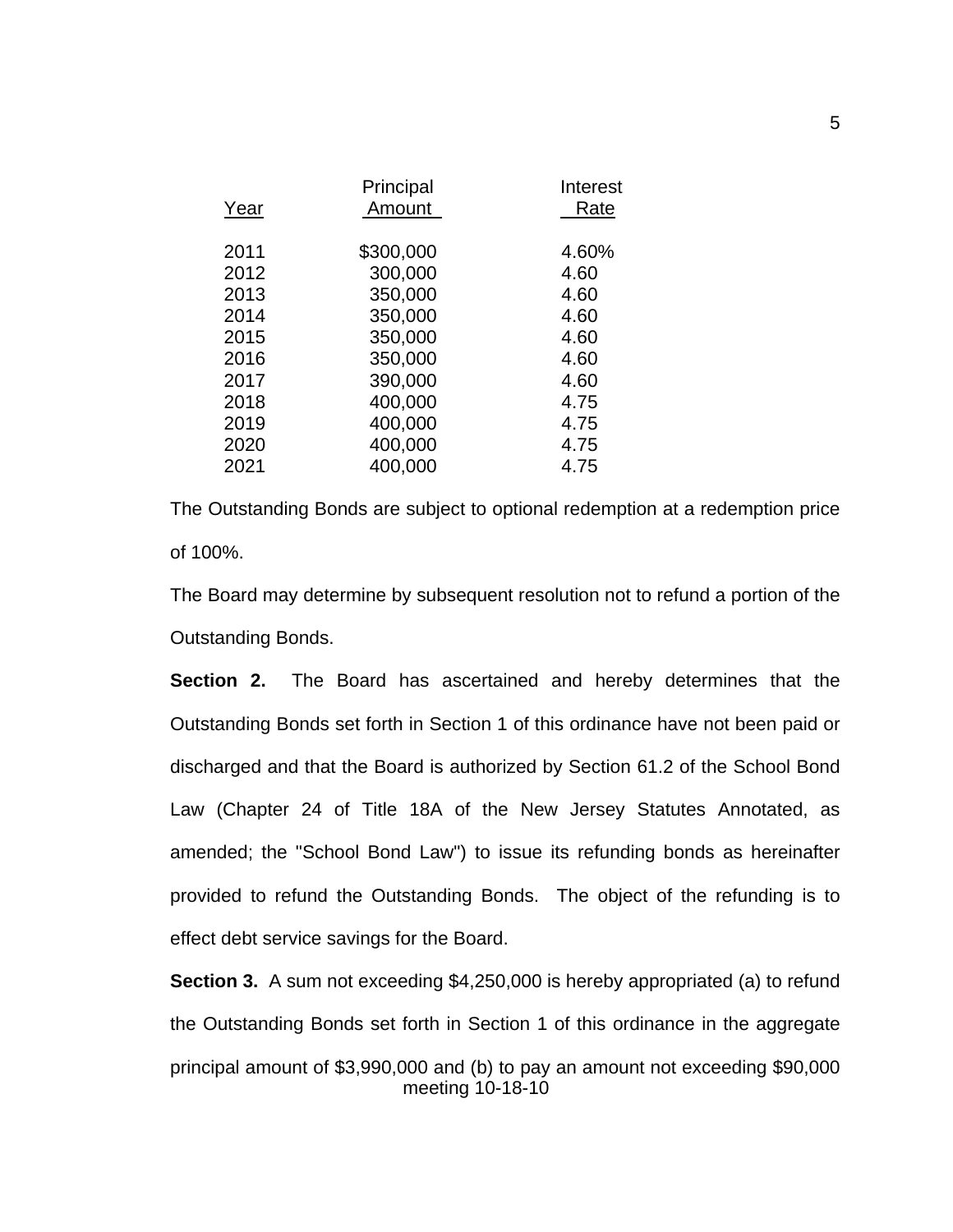for the cost of the issuance of the refunding bonds, including underwriter=s compensation, printing, advertising, accounting, financial, legal or other expenses therefore, as permitted by Section 61.2 of the School Bond Law (collectively, the "Purpose").

**Section 4.** To finance the Purpose, refunding bonds of said Board in an aggregate principal amount not exceeding \$4,250,000 are hereby authorized to be issued pursuant to the School Bond Law (the "Refunding Bonds"). The Refunding Bonds shall be sold at private sale by resolution of the Board and shall be in registered form and shall contain the word "refunding" in their title and shall recite that they are issued pursuant to the School Bond Law and shall bear such date or dates, mature at such time or times not exceeding 40 years as may be approved by the Local Finance Board from their date, bear interest at such rate or rates per annum, be payable at such time or times, be in such denominations, carry such registration privileges, be executed in such manner consistent with the provisions of the School Bond Law for bonds of a school district, be payable at such place or places, and be subject to such terms of redemption, with or without premium, as may be hereafter determined by resolution of the Board within the limitations prescribed by law.

 **Section 5.** The Refunding Bonds shall be direct, unlimited and general obligations of the Board and unless paid from other sources, the Refunding Bonds and the interest thereon are payable from ad valorem taxes on all taxable real property within the School District, without limitation as to rate or amount.

meeting 10-18-10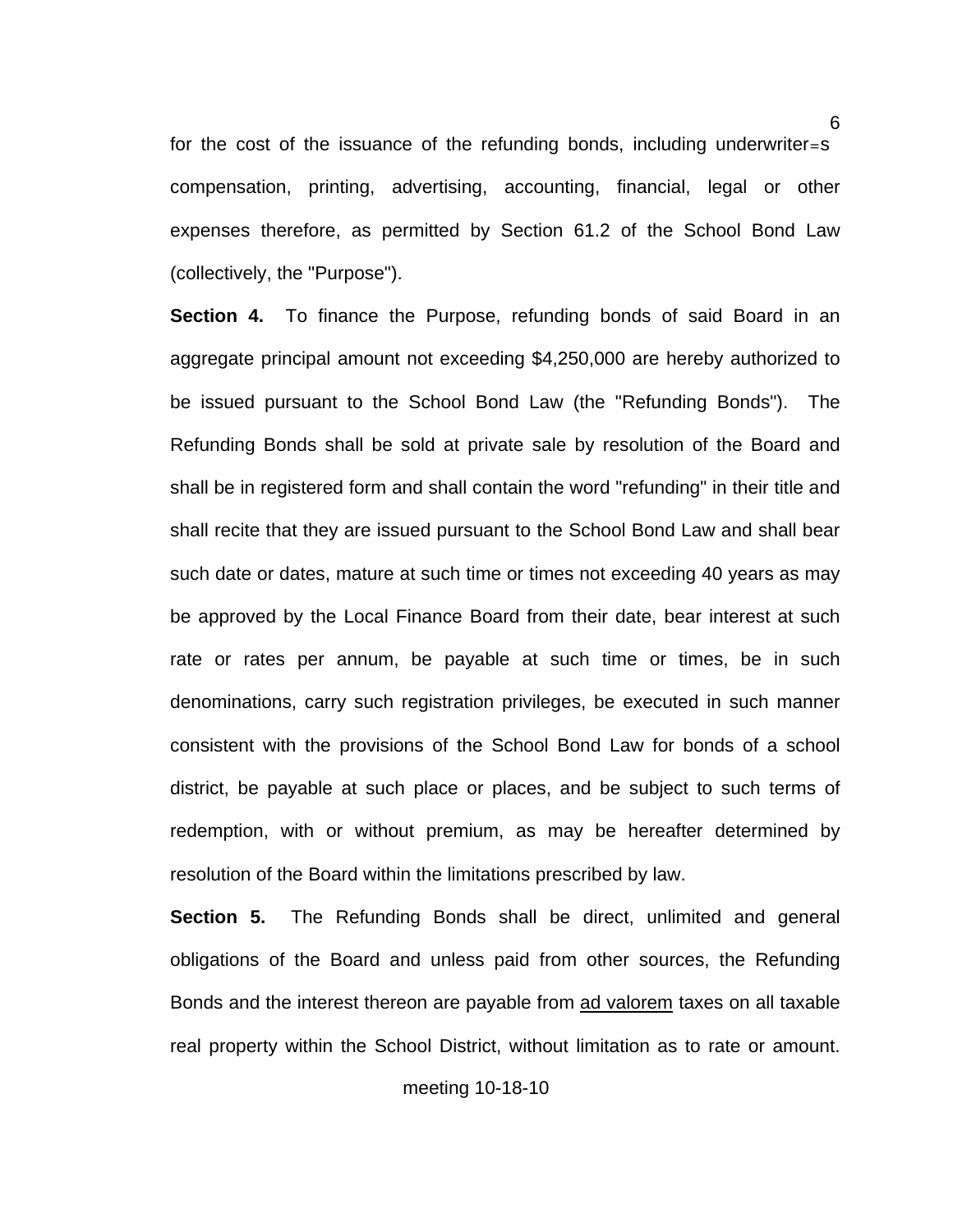The full faith and credit of the Board are hereby pledged to the punctual payment of the principal of and the interest on the Refunding Bonds. Each Refunding Bond issued pursuant to this ordinance shall recite that all conditions, acts and things required by the Constitution or statutes of the State of New Jersey to exist, to have happened and to have been performed precedent to and in the issuance of the Refunding Bond exist, have happened and have been performed, and that the Refunding Bond, together with all other indebtedness of the Board, is within every debt and other limit prescribed by the Constitution or statutes of said State.

**Section 6.** The School Business Administrator/Board Secretary is hereby authorized to execute a certificate addressed to the underwriters of the Refunding Bonds stating that the preliminary official statement to be prepared by the Board with respect to the Refunding Bonds is "deemed final" as of its date within the meaning of Rule 15c2-12 of the Securities and Exchange Commission. The distribution of such preliminary official statement to potential purchasers of the Refunding Bonds is hereby approved.

**Section 7.** All matters with respect to the Refunding Bonds not determined by this ordinance shall be determined by subsequent resolution or resolutions to be hereafter adopted by the Board, or the performance or determination thereof delegated by resolution or resolutions, to the School Business Administrator/Board Secretary.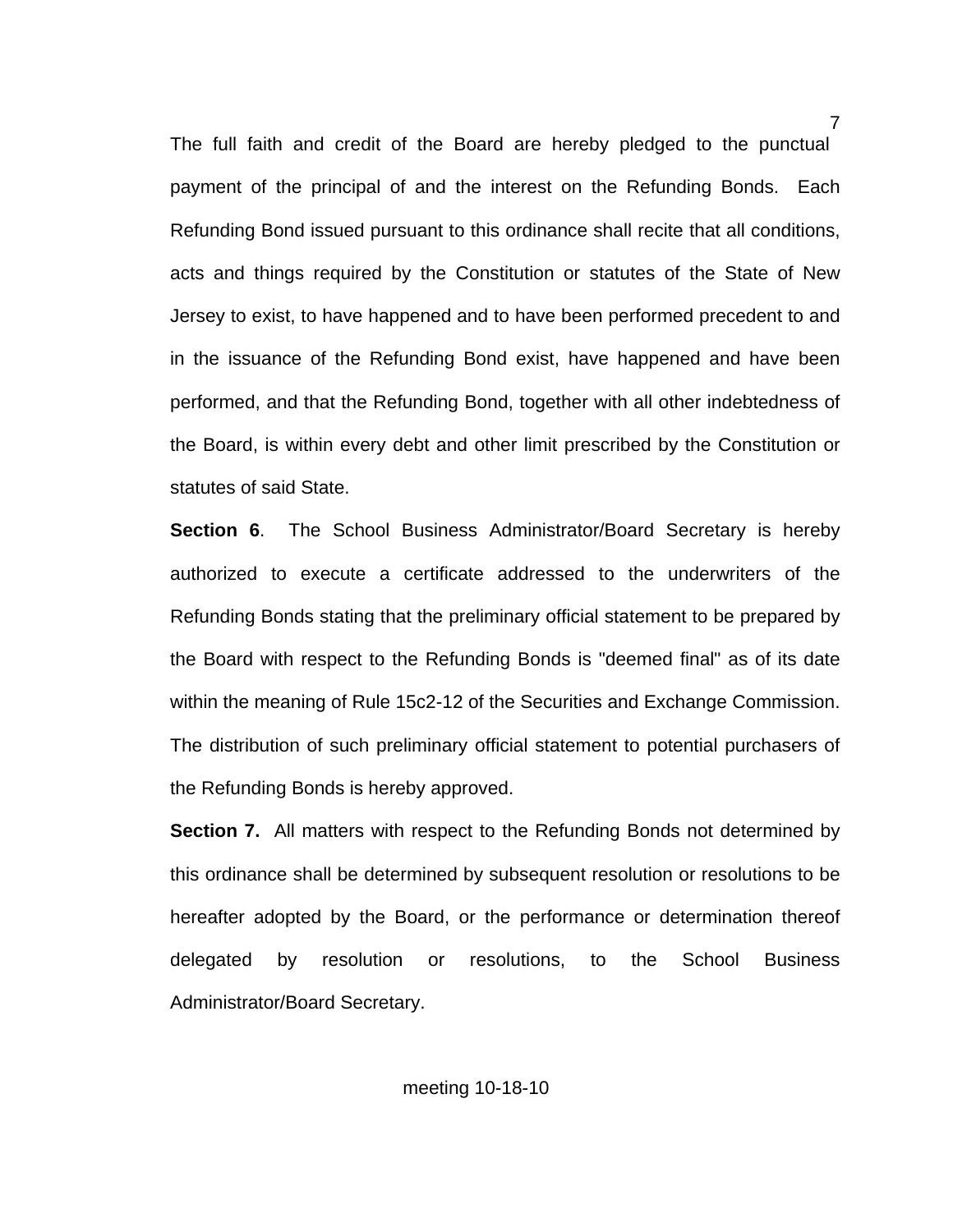**Section 8.** It is hereby determined and stated that (A) a supplemental debt statement has been filed with respect to the Refunding Bonds in accordance with the requirements of Sections 17 and 61.4 of the School Bond Law and (B) a certified copy of this refunding bond ordinance as passed on first reading shall be filed with the Director of the Division of Local Government Services, in the Department of Community Affairs of the State of New Jersey, prior to the final adoption, together with a complete statement in the form prescribed by the Director and signed by the School Business Administrator/Board Secretary as to the principal amount of the Outstanding Bonds to be refunded by the issuance of the Refunding Bonds.

 **Section 9**. The Board is hereby authorized to enter into any agreements that may be necessary to effect the purchase of securities, as permitted by Sections 61.5 and 61.10 of the School Bond Law, to accomplish the refunding.

**Section 10.** This refunding bond ordinance shall take effect immediately upon its adoption, provided that the consent of the Local Finance Board has been endorsed upon a certified copy of this ordinance as finally adopted.

11. RESOLUTION OF THE BOARD OF EDUCATION OF THE TOWNSHIP OF LYNDHURST, IN THE COUNTY OF BERGEN, NEW JERSEY MAKING APPLICATION TO THE LOCAL FINANCE BOARD PURSUANT TO N.J.S.A. 18A:24-61.5

meeting 10-18-10 WHEREAS, the Board of Education of the Township of Lyndhurst desires to make application to the Local Finance Board for its review and/or approval of a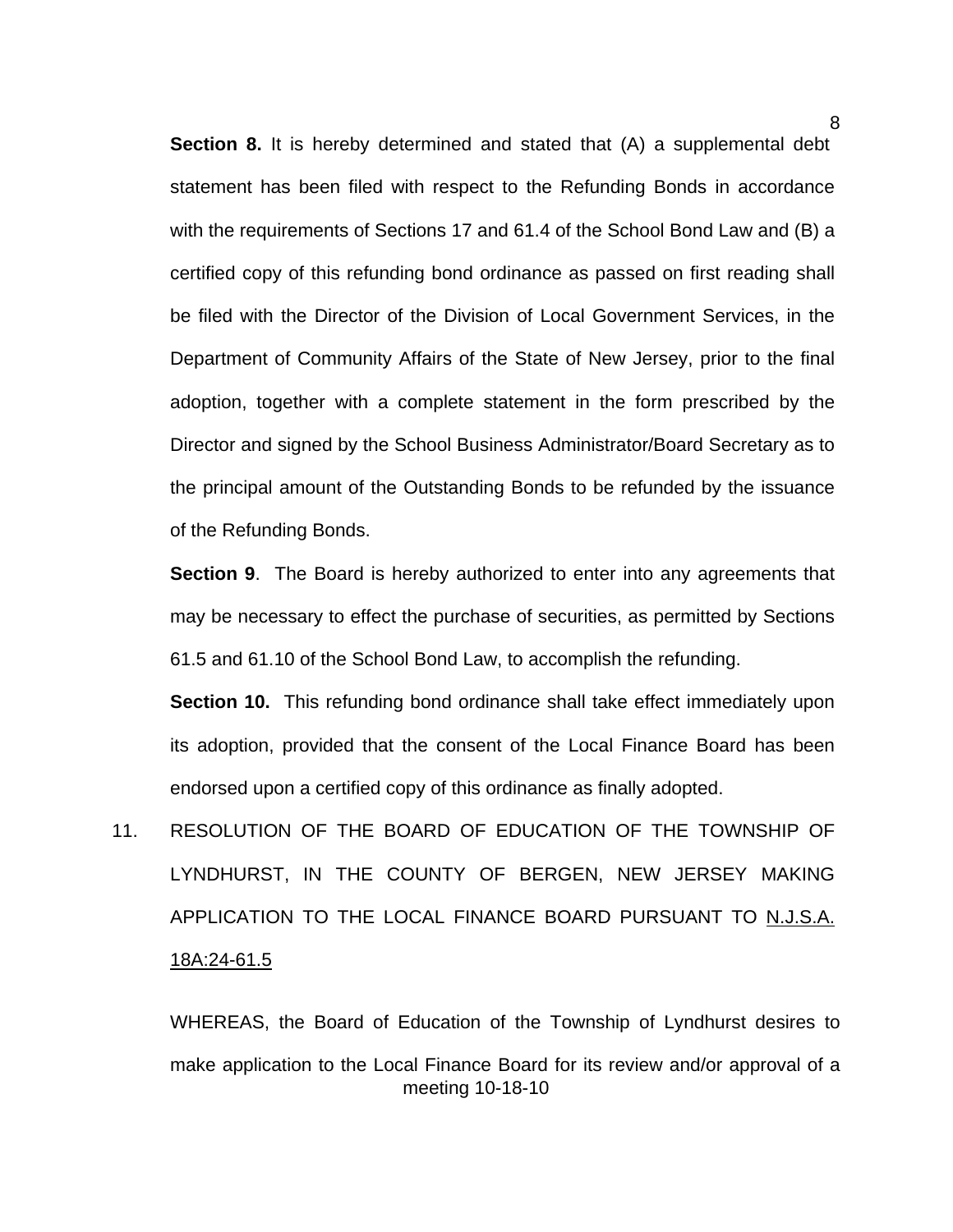proposed refunding bond ordinance authorizing the Board of Education's

issuance of obligations for the purpose of refunding outstanding bonds of said

Board of Education as permitted by N.J.S.A. 18A:24-61.2; and

WHEREAS, the Board of Education of the Township of Lyndhurst believes:

- (a) it is in the public interest to accomplish such purpose;
- (b) said purpose or improvements are for the health, welfare and convenience or betterment of the inhabitants of the local unit or unit
- (c) the issuance of the proposed refunding bonds will not have a negative effect on the capacity of the school district to pay at maturity the proposed refunding bonds, and all notes and bonds and other indebtedness and liabilities of the school district then outstanding, taking into consideration the assessed and true valuation of taxable property in the school district, the equitable distribution of the burden of interest and debt redemption charges in connection with such refunding bonds, and the bonds and notes and other indebtedness and liabilities theretofore outstanding or which may necessarily thereafter be incurred;
- (d) the proposal is an efficient and feasible means of providing services for the needs of the inhabitants of the local unit or units and will not create an undue financial burden to be placed upon the local unit or units;

 NOW, THEREFORE, BE IT RESOLVED by The Board of Education of the Township of Lyndhurst, in the County of Bergen, State of New Jersey as follows: Section 1. The application to the Local Finance Board is hereby approved, and Phoenix Advisors, LLC, Financial Advisor, Rogut McCarthy LLC, Bond Counsel, and Di Maria & Di Maria, LLP, Board Auditor, along with other representatives of the Board of Education of the Township of Lyndhurst, are hereby authorized to prepare such application and to represent the Board of Education of the Township of Lyndhurst in matters pertaining thereto.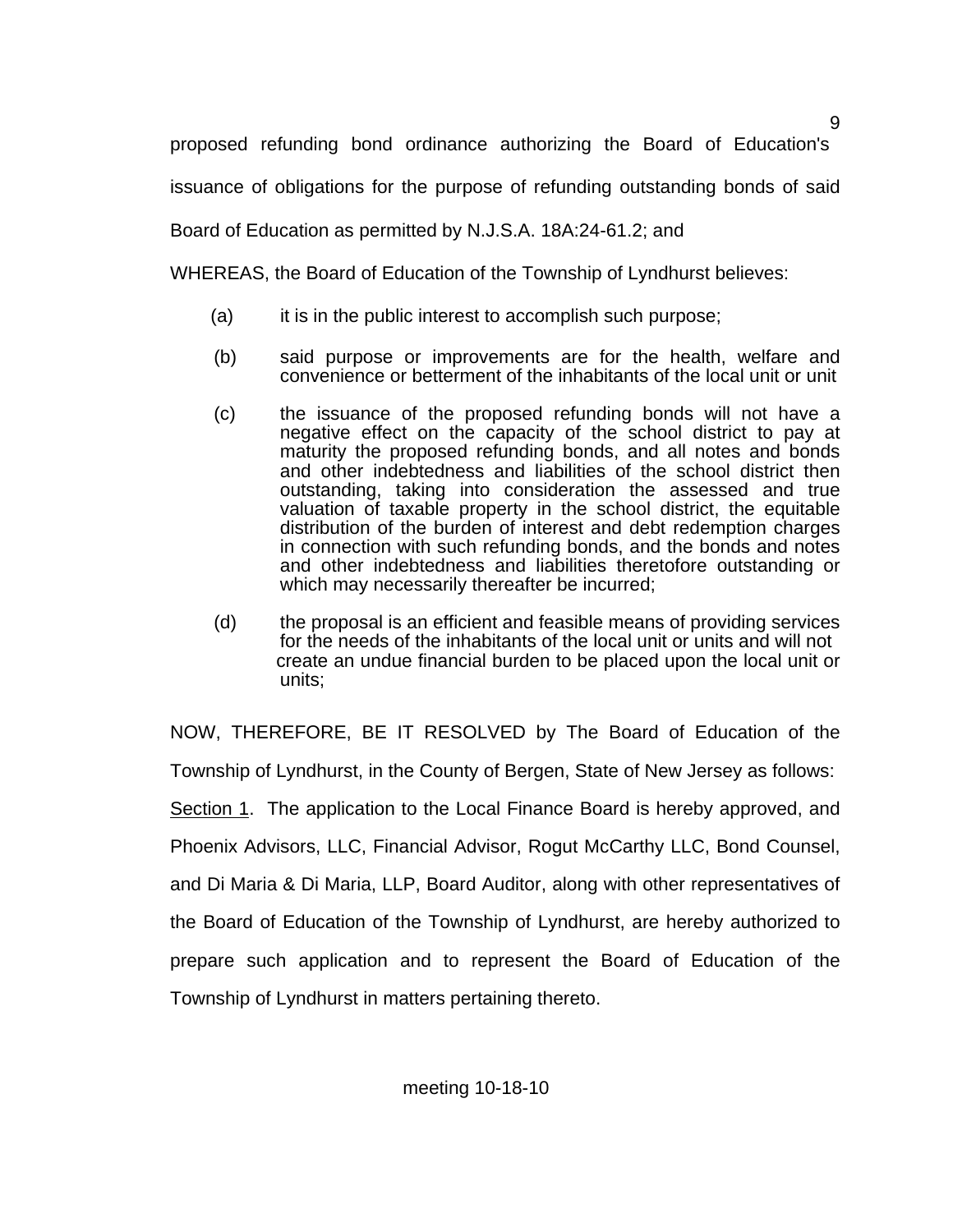Section 2. The Interim School Business Administrator/ Board Secretary is hereby directed to prepare and file a copy of the proposed refunding bond ordinance with the Local Finance Board as part of such application.

Section 3. The Local Finance Board is hereby respectfully requested to consider such application and to record its findings, recommendations and/or approvals as provided by the applicable New Jersey Statute.

12. **JOINT RESOLUTION IN SUPPORT OF SHARED SERVICES FOR MIDDLE SCHOOL AT MATERA FIELD**

 **WHEREAS**, the Township of Lyndhurst ("Township") and Lyndhurst Board of Education ("Board") desire to enter into a shared services arrangement for the development and use of the Middle School to be located at the current site of Matera Field (off Ridge Road), currently owned by the Township of Lyndhurst; and

 **WHEREAS**, the facilities will be used for educational and community purposes, that, which will serve the needs of the Township and the Board. The Township uses will include, but not be limited to, the Office of Emergency Management, recreation programs and senior programs

 **NOW THEREFORE, BE IT RESOLVED**, that the Lyndhurst Board of Education Superintendent and Board Attorney are hereby authorized to proceed with the negotiation and preparation of shared services agreements with the Township of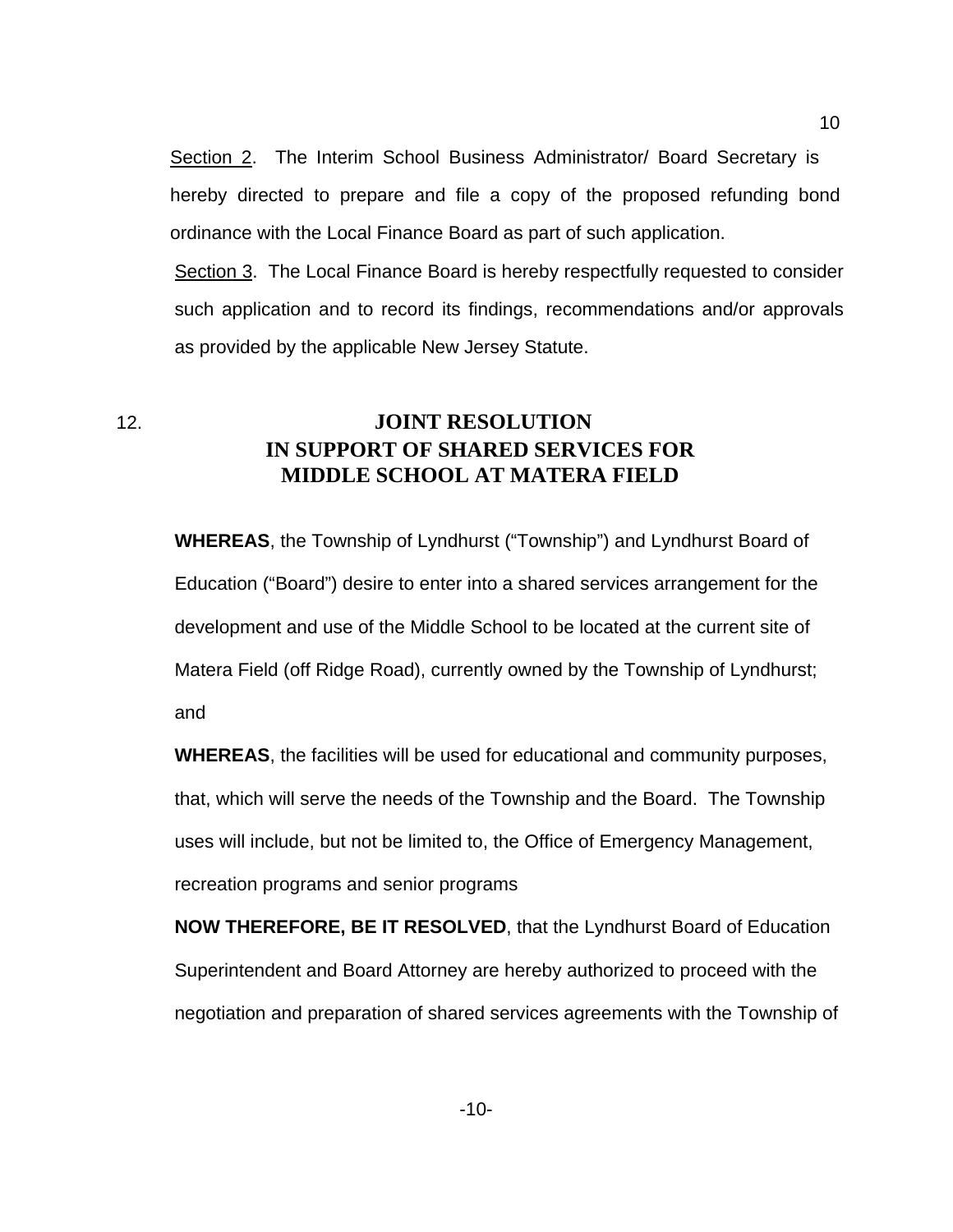Lyndhurst's Attorney and authorized Commissioner for the purposes described above.

# 13. **JOINT USE AGREEMENT**

## **Township of Lyndhurst - Lyndhurst Board of Education**

 **THIS JOINT USE AGREEMENT** (hereinafter referred to as "the Agreement') is made on October *18, 2010* by and between the **TOWNSHIP OF LYNDHURST,** a municipal corporation of the State of New Jersey, with offices located at 367 Valley Brook Avenue, Lyndhurst, New Jersey 07071 (hereinafter referred to as the "Township") and the **LYNDHURST BOARD OF EDUCATION**, with offices located at 420 Fern Avenue, Lyndhurst, New Jersey 07071 (hereinafter referred to as the 'Board"). The Township and the Board may hereafter be referred to collectively as the "Parties".

## **BACKGROUND**

**WHEREAS**, the Township is the owner of real property located at Page Avenue, Lyndhurst, New Jersey, commonly known as Matera Field; and

 **WHEREAS**, the Board desires to construct a new Middle School at Matera Field to benefit the residents of Lyndhurst; (hereinafter referred to as the "Middle School" or "the building"); and

 **WHEREAS**, the current Lyndhurst School system building facilities are in immediate need of maintenance, repair, and/or upgrading as the majority of the Lyndhurst buildings in question have been built in the early to mid 1900's; and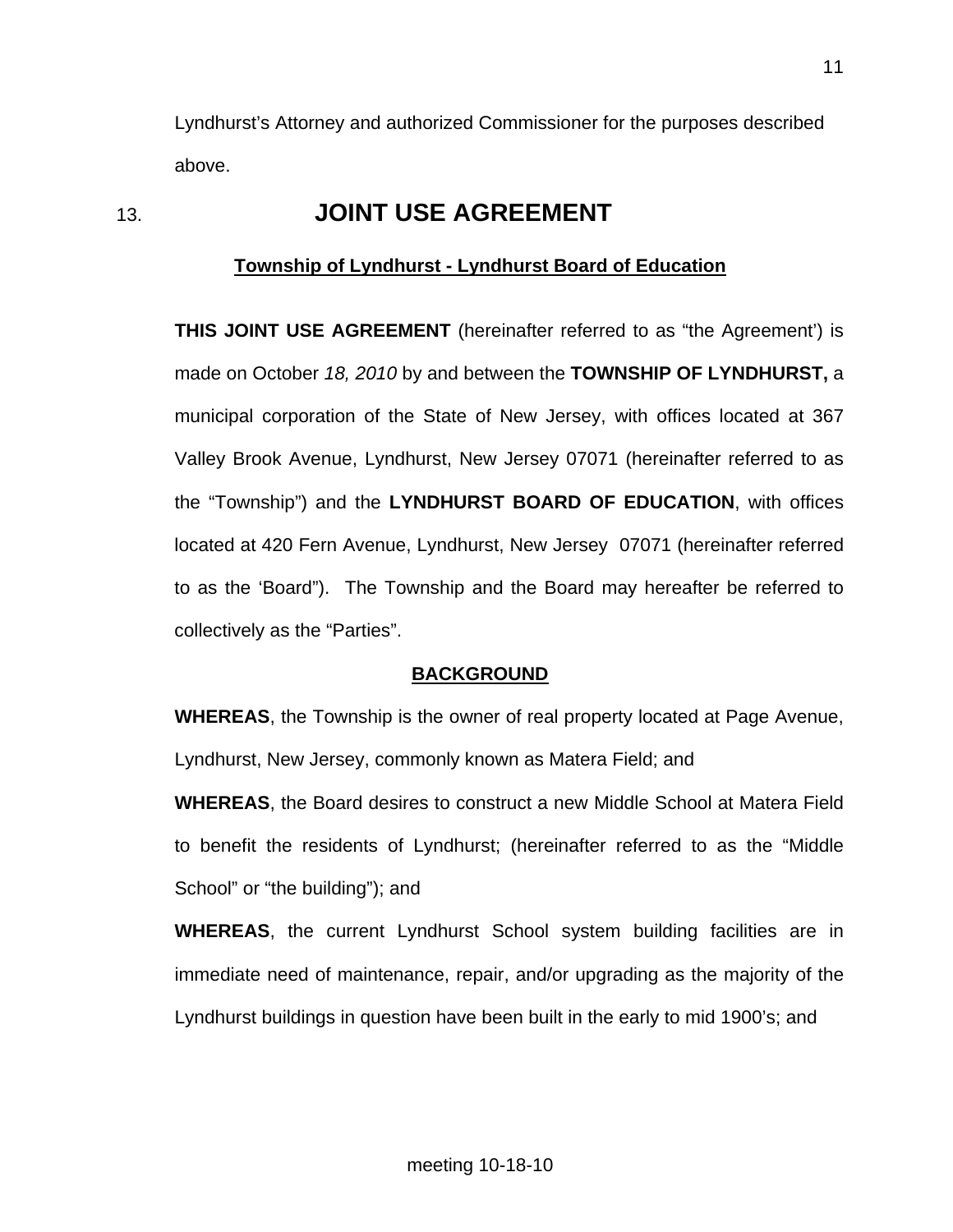**WHEREAS,** Benecke Economics has been engaged to assist the Township to coordinate the potential construction of a new Middle School at Matera Field located off of Ridge Road; and

 **WHEREAS**, the project includes the construction of a \$37,000,000 Middle School similar to the one envisioned in the March, 2007 project application approved by the State Department of Education in May, 2007; and

 **WHEREAS,** the newly minted project will be voted on by public referendum on January 25, 2011 or as soon thereafter as possible. The amount of the referendum is estimated at \$30 million, with the remaining \$7 million being financed by the Township, for use of the Township's Office of Emergency Management ("OEM") facilities and classroom space for senior and other such community programming; and

 **WHEREAS,** the new school is part of the school district's long range facilities plan, as may be reasonably modified as necessary to meet the Township's and the Board's needs; and

 **WHEREAS,** the purpose of the project includes, but is not limited to, replacement of Lincoln School and perhaps other elementary school facilities with this new school and to re-district the schools (intra-Lyndhurst); to eradicate localized school crowding and inefficiencies, such as transporting school lunches from one school, where food is prepared, to another school, where food is served, and to replace substandard schools such as Lincoln School, in particular,; and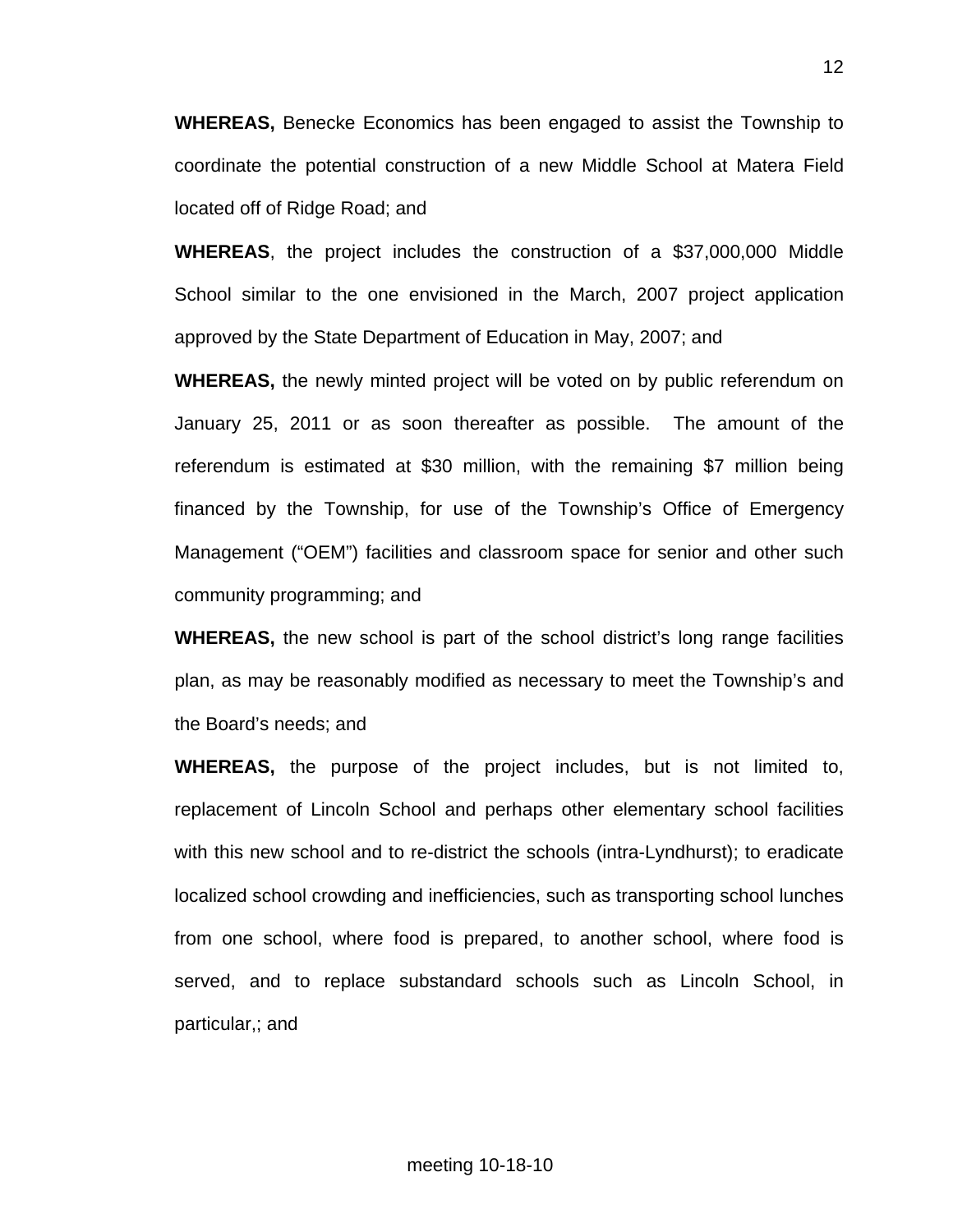**WHEREAS,** the Lincoln School and Matera Field are now designated as an Area in Need of Redevelopment; and

 **WHEREAS,** it is the intention of the Board when appropriate, after the approval of the referendum, to include the Lincoln School facility as part of the Township's redevelopment plan; and

 **WHEREAS,** proposed plans for the construction of the Middle School have been prepared by DMR Architects, located in Hasbrouck Heights, New Jersey, and include the Township's proposed OEM facilities; and

 **WHEREAS,** the Board will be asked to approve a State School Facilities Grant Application, and qualify for Debt Service Funding, if available; and

 **WHEREAS,** the Parties hereby desire to enter into this joint use agreement with regard to the proposed and prospective joint use, services and responsibilities by the Township and Board, pursuant to N.J.S.A. 18A:20-4.2.

 **NOW, THEREFORE**, in consideration of the mutual covenants, conditions, and agreements hereinafter contained, it is hereby agreed by and between the Parties as follows:

## 1. **Background Provisions**.

 It is agreed by the Parties that the provisions described and entitled, "Background" above are incorporated into the terms and understandings of the Agreement between the parties and are made a part hereof.

## 2. **Middle School**.

 The Parties agree to cooperate with each other with regard to the construction, operation and use of the Middle School since it will be utilized to benefit the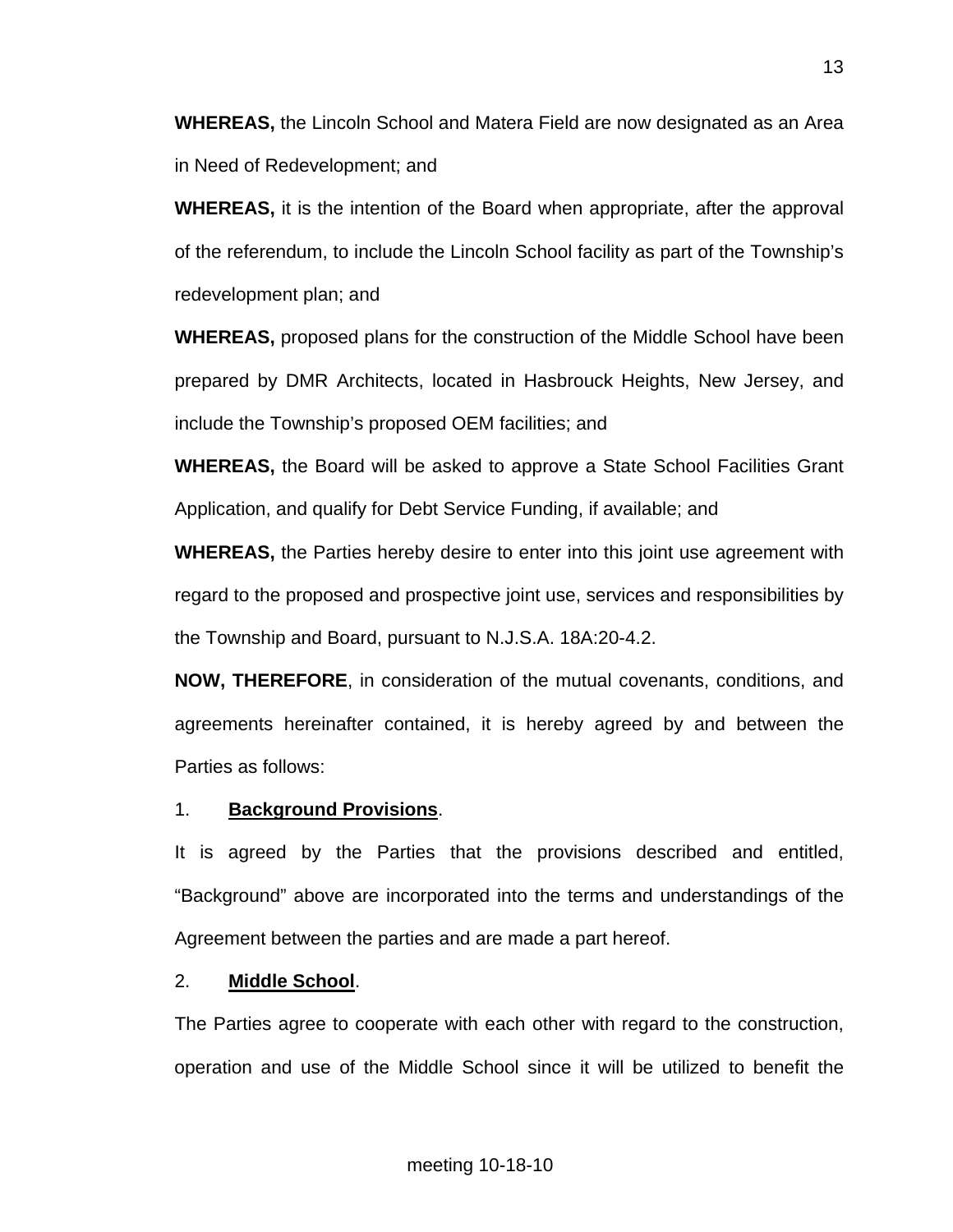health, education and welfare of Township residents and their families, and enhance the services and educational facilities to be provided to Township residents.

#### 3. **Funding**.

 It is understood and agreed the funding to be provided by the Township in the amount of \$7,000,000 as provided hereinabove, will be utilized for site and engineering work, demolition of the structure owned by the Township located at 408 Ridge Road, Lyndhurst, New Jersey 07070; construction of the OEM facilities in the Middle School consisting of approximately 2,500 square feet; access to the Middle School and OEM facilities; and construction of an entrance to the Middle School.

# 4. **Operation and Management Agreement to be Entered into by the Parties**.

 Upon completion of construction of the Middle School, OEM facilities, and other facilities relative to the construction project, and issuance of all governmental certificates and approvals permitting occupancy of the building, the Parties will enter into an operation and management agreement to address the day-to-day operations and events at the building. The terms of such agreement shall include, but not be limited to, the following understandings:

- a. Use and occupancy and hours of operation.
- b. Consideration.
- i. It is understood and agreed that since the building will be a joint use public facility, no profit or gain is intended to flow to either party.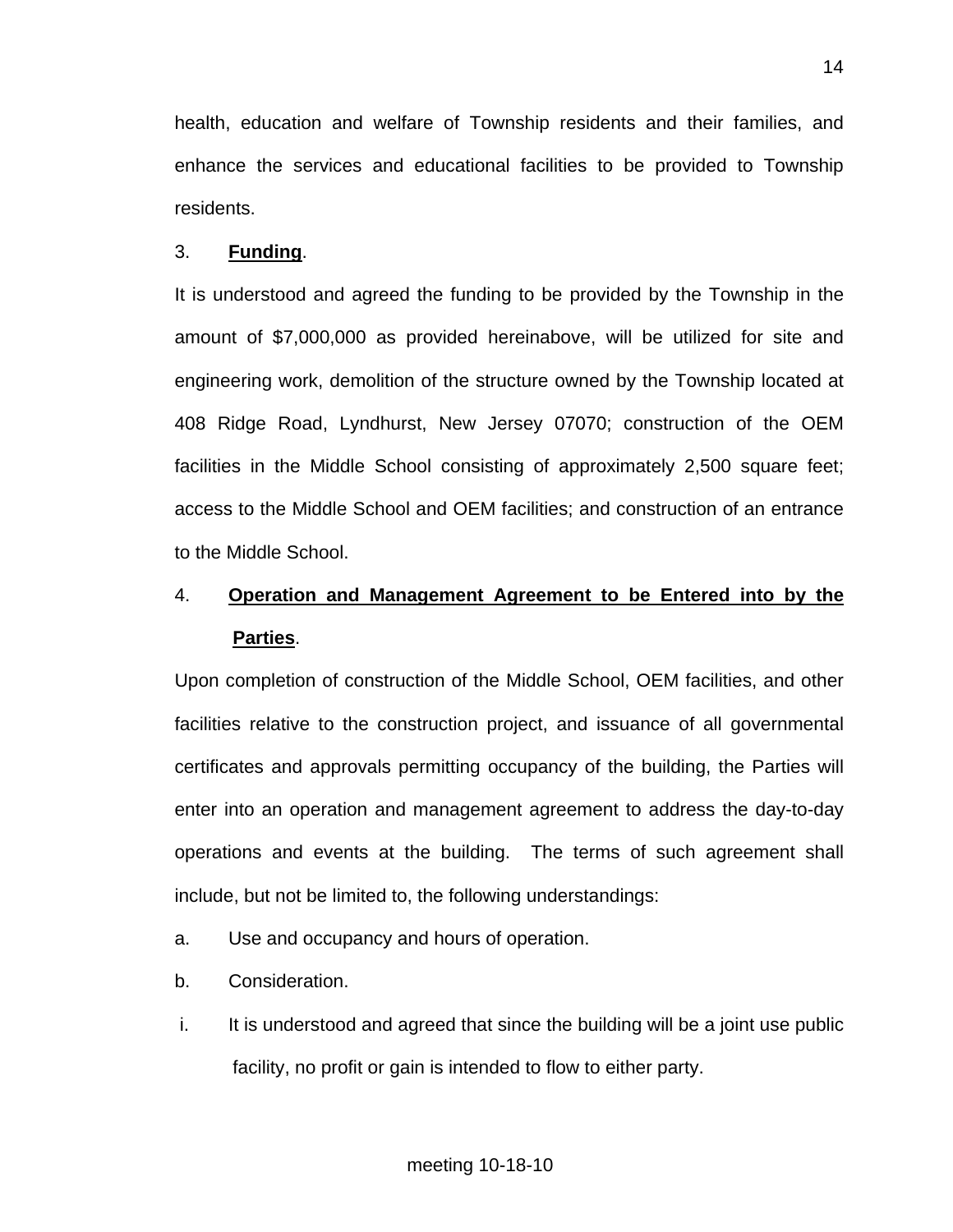- ii. The parties agree that the Township will pay the Board the amount of \$10.00 per year for its use and occupancy.
- c. Term and Renewal. The term of this agreement shall be fifty (50) years pursuant to N.J.S.A. 18A:20-4.2. The parties shall have the right to exercise an option to renew this agreement for additional terms of fifty (50) years, to the extent permitted by law.
- d. Maintenance of Buildings and Grounds. The Board will be responsible for the maintenance and repairs of the space in the building which it occupies and utilizes for educational purposes, as well as the exterior of the building, the common areas and facilities, and grounds. The Township will be responsible for the maintenance and repairs of the interior space which it occupies for its OEM operations.
- e. Insurance. The Board shall maintain and keep in full force and effect appropriate property damage insurance for fire or other casualty for the building. The Board and the Township shall also maintain and keep in full force and effect appropriate public liability insurance against any and all liability or claims arising out of, occasioned by, or resulting from, any accident or otherwise on or about the properties in question, for injuries to any person or persons caused by their joint occupancy and/or uses. Each of the parties shall cross indemnify and include the other party as an additional insured so as to defend and hold the other party harmless from any claims or damage arising out of the use and/or occupancy of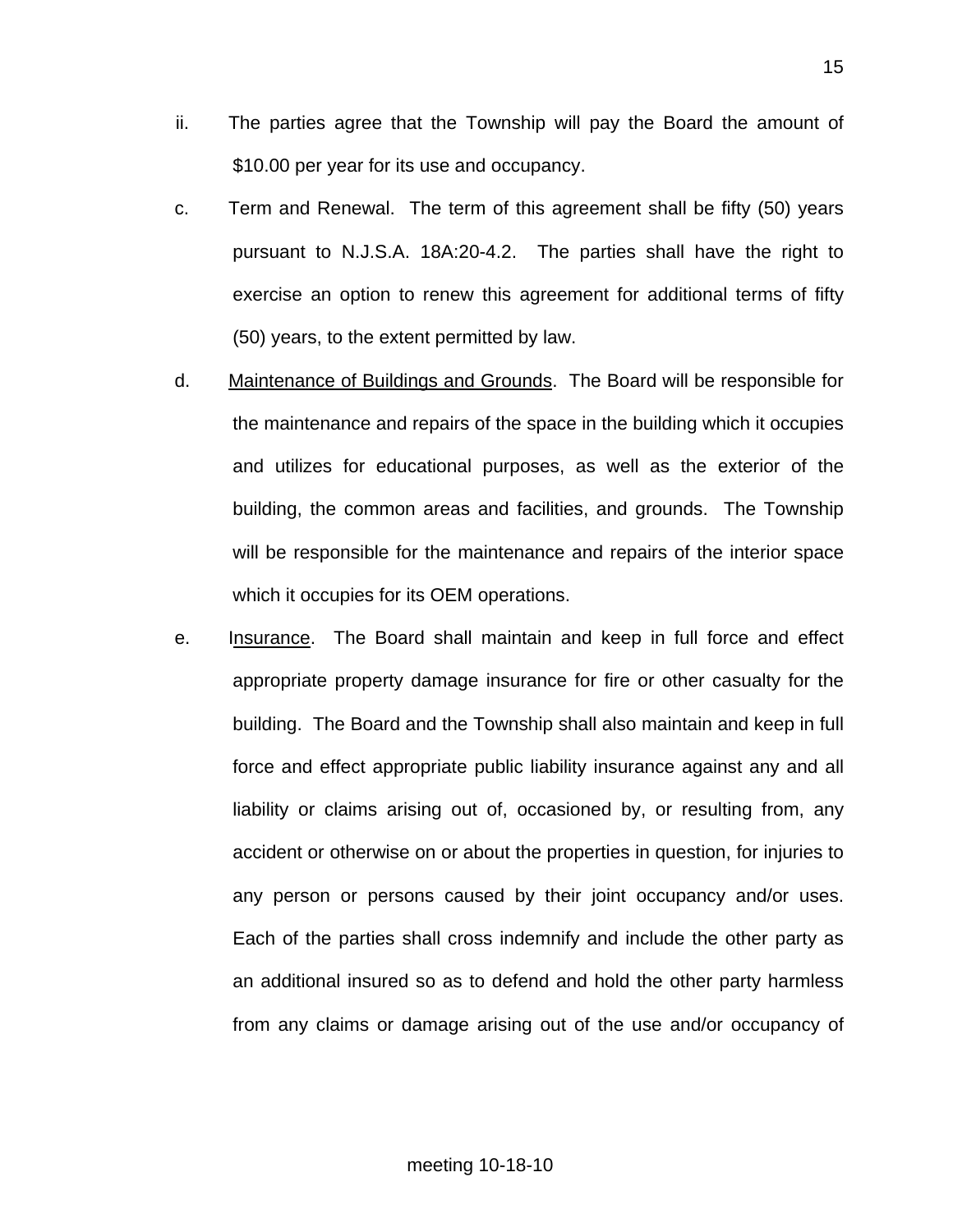any portion of the building and/or grounds by its licensees, users, servants, agents, guests, and/or employees.

## 5. **Cooperation by the Parties.**

The Parties agree to cooperate with each other for the benefit of the community with respect to the construction of structures for joint use. In that regard, the Parties shall utilize their best efforts to provide expeditious review of plans, documents, and any other matters necessary for the proposed development, and each party will utilize its best efforts to promptly comply with all reasonable requests from the other party in connection with the proposed project.

## 6. **Termination**.

It is understood and acknowledged by the Parties that in the event that said public referendum is not approved and the Middle School is not constructed, this Agreement shall be deemed null and void, and the Parties shall have no further obligations to each other hereunder.

## 7. **Notices**.

All communications under this Agreement shall be in writing, and shall be deemed sufficiently given when mailed by certified mail, return receipt requested, and regular mail, or by an overnight courier delivery service that provides proof of delivery. All notices shall be sent to the following:

- a. Township Clerk for Township notices
- b. Superintendent of Board of Education for Board notices.
- 8. **Miscellaneous**.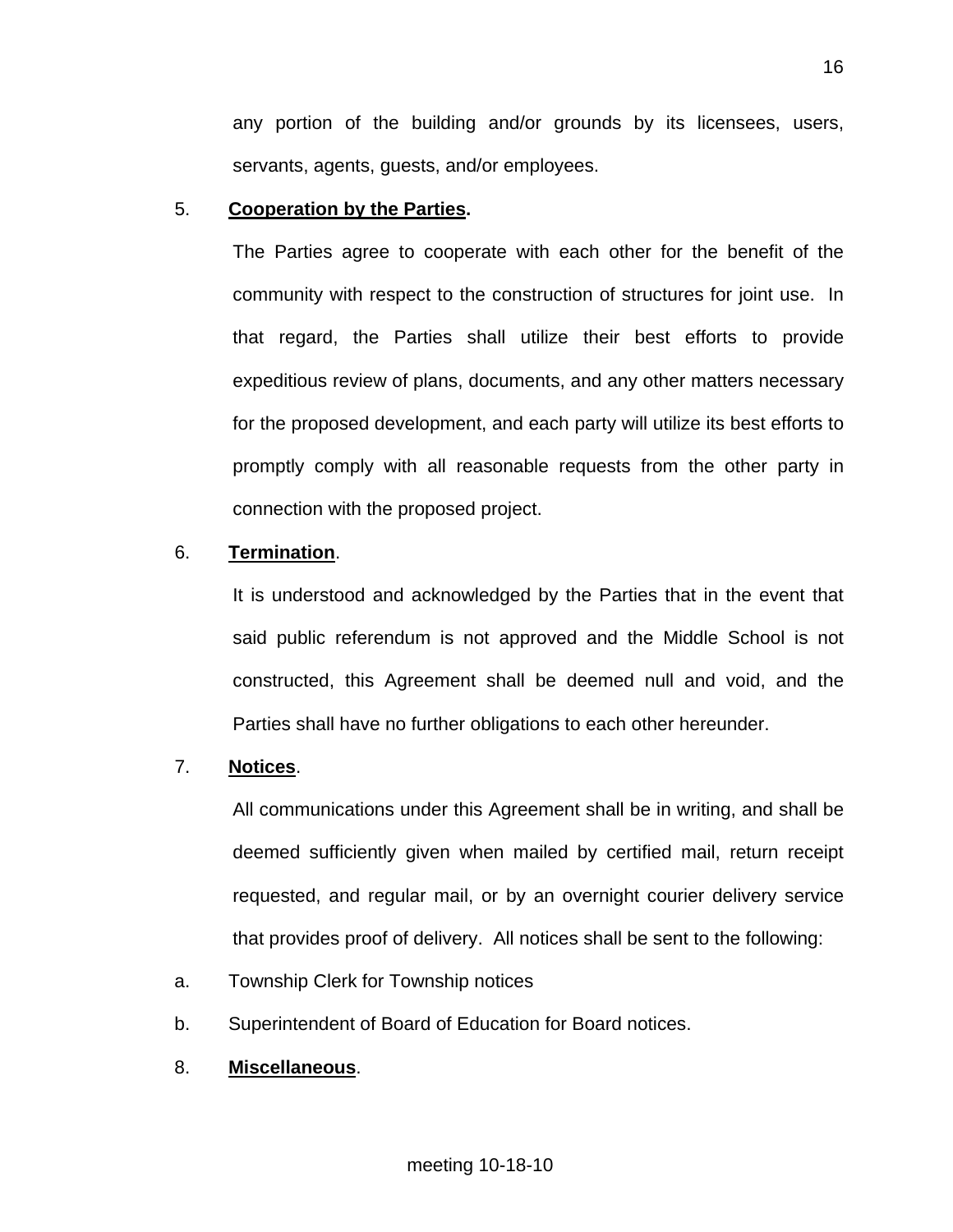- (a) No provision of this Agreement may be changed or waived orally, but only by an instrument in writing properly executed by the Parties.
- (b) This Agreement shall be construed and enforced in accordance with the laws of the State of New Jersey.
- (c) This Agreement may be executed in two (2) or more counterparts, each of which shall be deemed to be an original, but all of which taken together shall constitute one (1) and the same.
- (d) This Agreement, or a memorandum thereof, may be recorded in any place of public record by either party and as required by law for joint and/or shared service agreements.
- (e) This Agreement shall be binding upon and inure to the benefit of the Parties hereto and their respective successors and assigns. Neither party shall assign any or all of its right, title, and interest in and to this Agreement without the prior properly executed written consent of the other party.
- (f) No provision of this Agreement shall be deemed to create any partnership, joint venture, or joint enterprise or association among the Parties, or to authorize or to empower any party to act on behalf of, obligate, or bind any other party beyond what is set forth herein.
- (g) This Agreement constitutes the entire agreement of the Parties with respect to the subject matter hereof, and supersedes all prior and contemporaneous representations, agreements, and understandings, whether written or oral.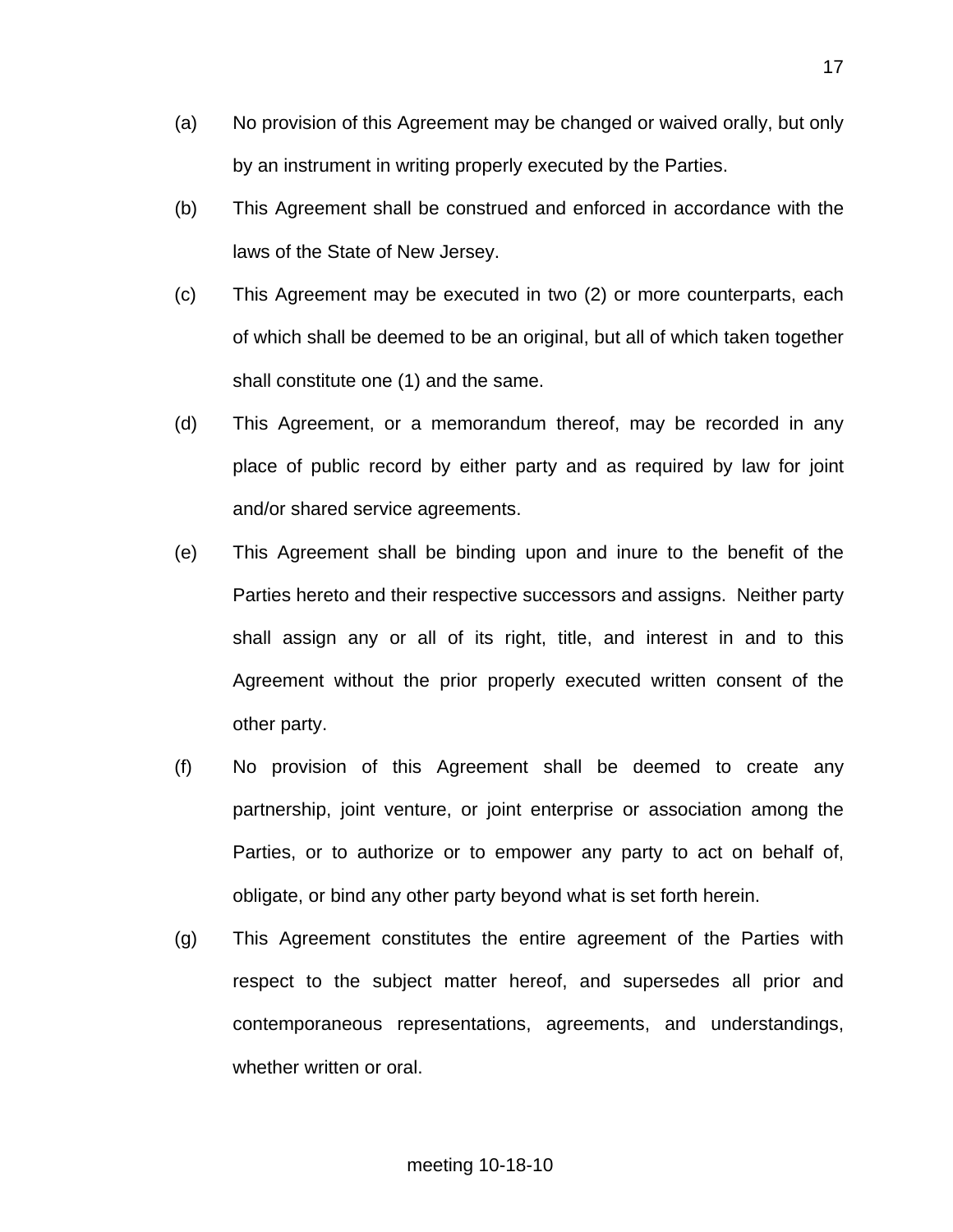- (h) No portion of the Agreement or contemplated operation and management agreement may be assigned and/or alienated at any time and for any reason by the Parties without unanimous consent of the parties.
- (h) No portion of the Agreement or contemplated operation and management agreement may be assigned and/or alienated at any time and for any reason by the Parties without unanimous consent of the parties.
- (i) The headings preceding the various sections of the Agreement are inserted for convenience only, and shall not affect the meaning, construction, scope or effect of this Agreement.
- (i) If a Court of competent jurisdiction finds any provision of this agreement to be unenforceable, it is the desire of the Parties to the extent possible by law that the remainder of the Agreement continue in full force and effect.

# 14. **RESOLUTION New Middle School at Matera Field- Change in Financing**

 **WHEREAS**, the Lyndhurst Board of Education ("Board") desires to construct a new Middle School at Matera Field to benefit the residents of Lyndhurst; and **WHEREAS,** the current Lyndhurst School system building facilities are in immediate need for maintenance, repair, and upgrading as the majority of the Lyndhurst buildings in question have been built in the early to middle 1900's **WHEREAS,** Benecke Economics has been engaged to assist the Township of Lyndhurst ("Township") to coordinate the potential construction of a new Middle School at Matera Field located off of Ridge Road; and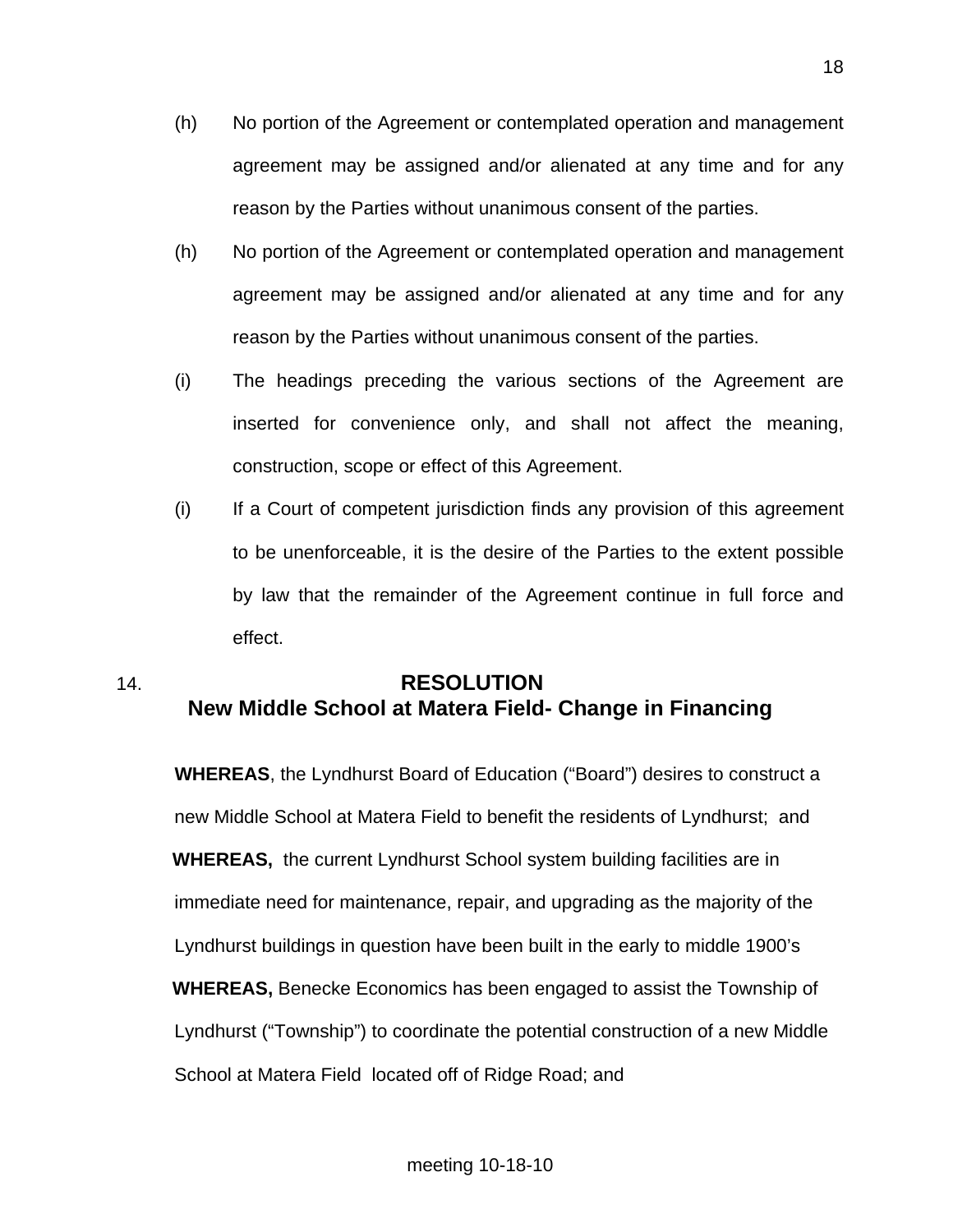**WHEREAS,** the project includes the construction of a \$37,000,000 Middle School similar to the one envisioned in the March, 2007 project application approved by the State Department of Education in May, 2007; and

**WHEREAS**, the 2007 project was to be funded through the EnCap Development Impact fee monies as part of an agreement reached between the Township of Lyndhurst and EnCap which permitted EnCap to develop certain parcels of land in the Township; and

**WHEREAS**, the 2007 EnCap project fell apart resulting in EnCap filing for bankruptcy;

**WHEREAS**, as part of the 2007 project, EnCap also paid the \$400,000 fees for the engineer and architect plans, which plans remain in the custody and ownership of the Township of Lyndhurst; and

**WHEREAS,** the EnCap devised project is substantially the same as that of the current January 25, 2011 Middle School Referendum project; and

**WHEREAS**, the current project will now be financed through a combination of the Board of Education referendum and bonding from the Township of Lyndhurst. The amount of the referendum is estimated at \$30 million, with the remaining \$7 million being financed by the Township, for use of the OEM facilities and classroom space for senior and other such community programming; and **WHEREAS,** the Board will be asked to approve a State School Facilities Grant Application, and qualify for Debt Service Funding, if available.

**NOW THEREFORE, BE IT RESOLVED** the Lyndhurst Board of Education hereby acknowledges its support of the change in financing of the construction of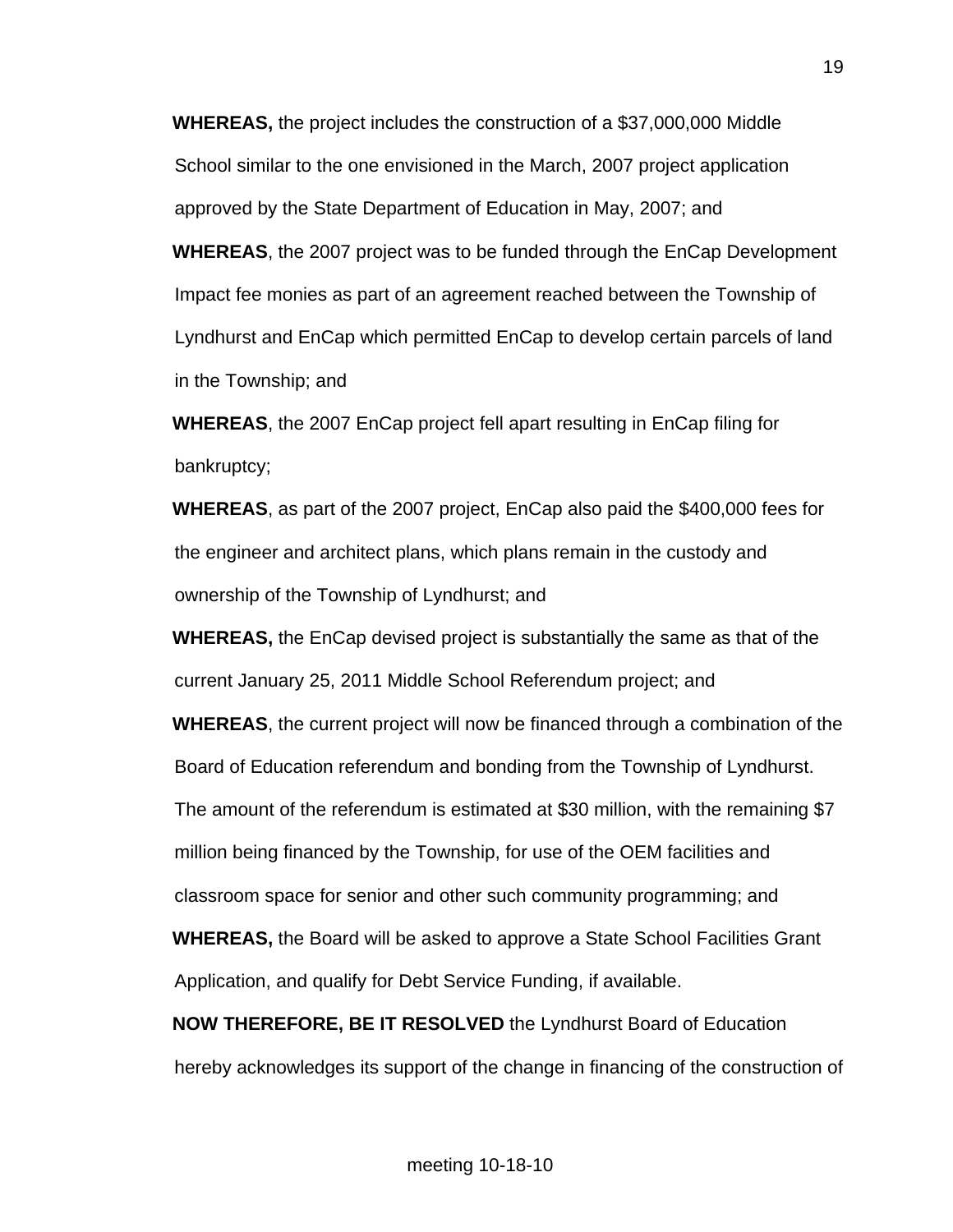a new Middle School at Matera Field with said financing to be included in the application for approval to be filed with the Department of Education.

## 15. **RESOLUTION Employ of DMR Architects and Neglia Engineering Associates**

**WHEREAS**, the Lyndhurst Board of Education ("Board") desires to construct a new Middle School at Matera Field to benefit the residents of Lyndhurst; and **WHEREAS,** the Board passed a resolution on September 22, 2010 authorizing the Superintendant and Board Attorney to execute the required documentation to have the proposed new Middle School plan at Matera Field for public referendum as per the terms of the State of New Jersey; and

**WHEREAS,** DMR Architects submitted a proposal to the Board for the scope of the architectural service to be provided for the proposed Middle School Plan at Matera Field, a copy of which is annexed hereto as Exhibit A; and

**WHEREAS**, Neglia Engineering Associates submitted a proposal to the Board for the scope of the architectural services to be provided for the proposed Middle School Plan at Matera Field, a copy of which is annexed hereto as Exhibit B; and **WHEREAS,** the Board has determined through advice of counsel that such services involve such qualitative or professional services that specifications are not practical and public bidding is not appropriate, feasible or required for such professional services; and

**WHEREAS,** the proposal submitted by DMR Architects have been reviewed by the Board; and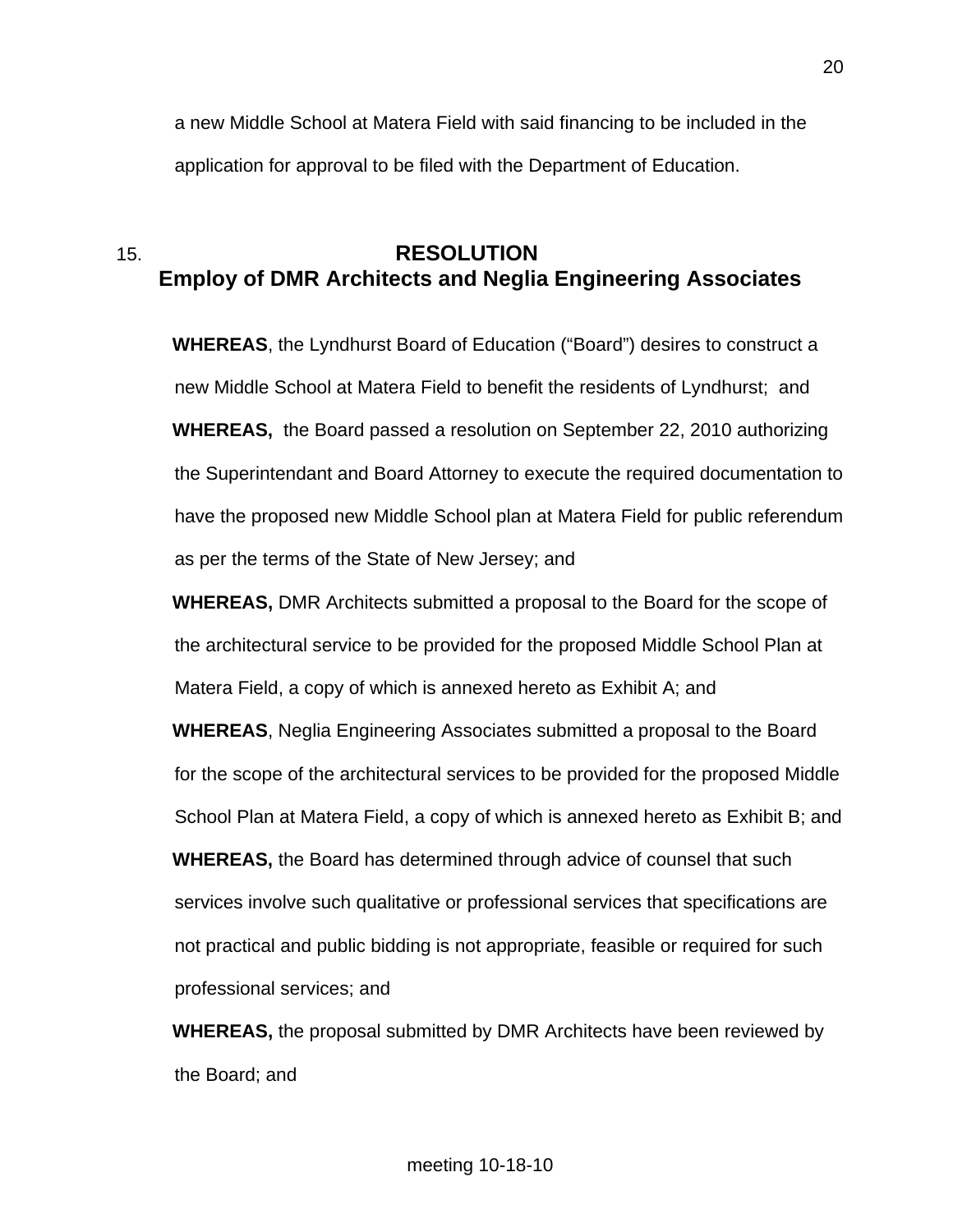**NOW THEREFORE, BE IT RESOLVED** the Lyndhurst Board of Education

hereby retains the professional services of DMR Architects and Neglia

Engineering Associates to provide the Board with the pre-referendum and post-

referendum services provided in its proposal dated

which is subject to final review by Board

attorney to confirm compliance with law and acceptable general contract

language.

Copy of both contracts are on file in the Board Office.

## 16. RESOLUTION FOR MEMBER PARTICIPATION IN A COOPERATIVE PRICING SYSTEM

# A RESOLUTION AUTHORIZING THE LYNDHURST BOARD OF EDUCATION TO ENTER INTO A COOPERATIVE PRICING AGREEMENT

 WHEREAS, N.J.S.A. 40A:11-11(5) authorizes contracting units to establish a Cooperative Pricing System and to enter into Cooperative Pricing Agreements for its administration; and

 WHEREAS, the Middlesex Regional Educational Services Commission, hereinafter referred to as the "Lead Agency " has offered voluntary participation in a Cooperative Pricing System for the purchase of goods and services;

 WHEREAS, on October 18, 2010 the governing body of the Lyndhurst Board of Education, County of Bergen, State of New Jersey duly considered participation in a Cooperative Pricing System for the provision and performance of goods and services;

NOW, THEREFORE BE IT RESOLVED as follows:

## **TITLE**

 This RESOLUTION shall be known and may be cited as the Cooperative Pricing Resolution of the Lyndhurst Board of Education.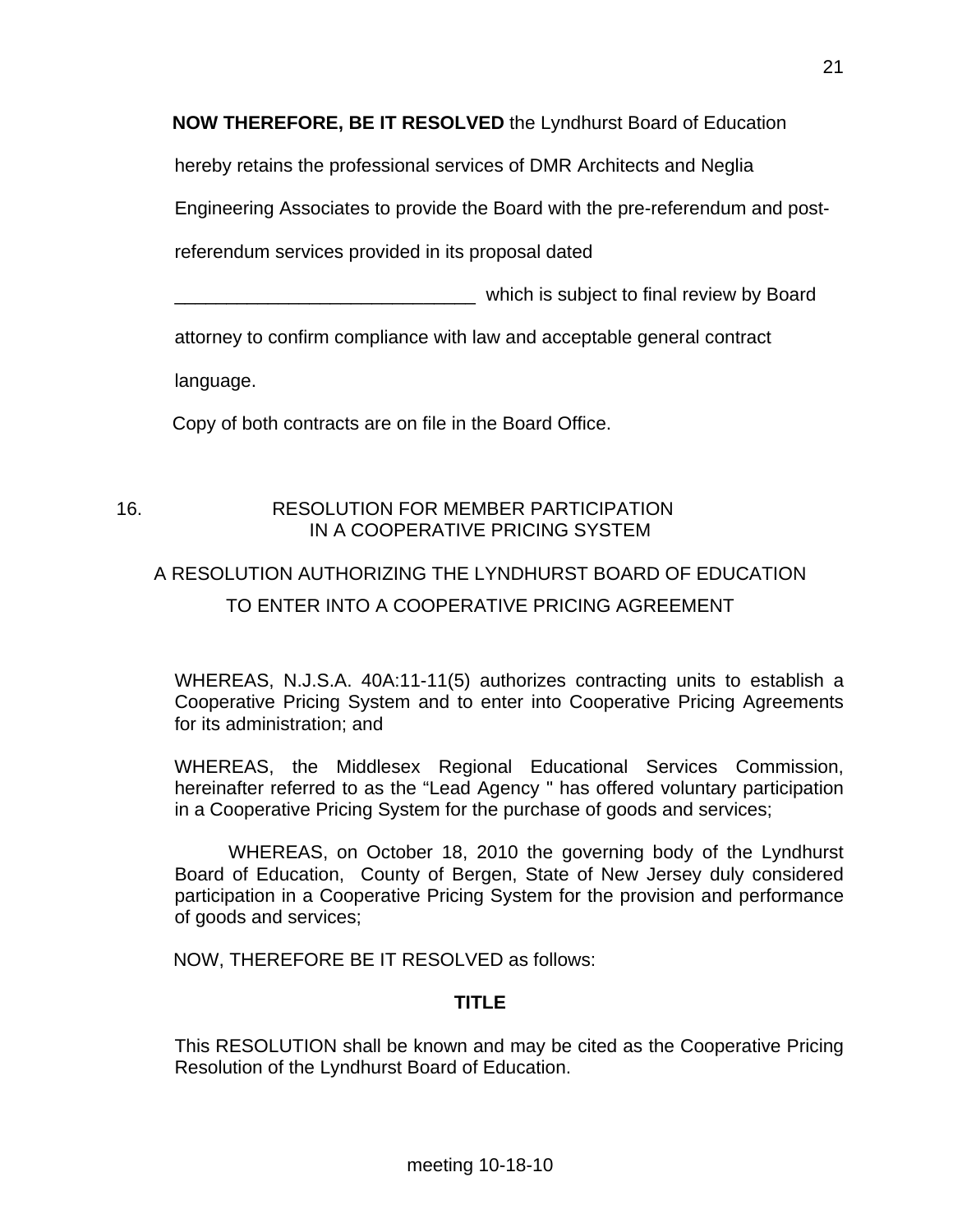#### **AUTHORITY**

 Pursuant to the provisions of *N.J.S.A. 40A:11-11(5)*, the Superintendent of Schools is hereby authorized to enter into a Cooperative Pricing Agreement with the Lead Agency.

#### **CONTRACTING UNIT**

 The Lead Agency shall be responsible for complying with the provisions of the *Local Public Contracts Law (N.J.S.A. 40A:11-1 et seq.)* and all other provisions of the revised statutes of the State of New Jersey.

## **EFFECTIVE DATE**

This resolution shall take effect immediately upon passage.

#### Rules and Regulations Committee

Any Board member who takes exception to any of the following listed actions under the category of Rules and Regulations may so indicate now and a separate motion for each of the excepted actions will be entertained.

Motion made by Stephen Vendola second by Thomas DiMascio that the following Rules and Regulations actions of the Board numbered 1 through 5 exception actions be adopted.

Roll Call For: (8) William Barnaskas, Louis Bilis, James Cunniff, Thomas DiMascio, Ronald Grillo, Stephen Vendola, Ellen Young, James Hooper. Absent: (1) Christine Melleno

1. BE IT RESOLVED, that the Lyndhurst Board of Education approve the attached revised policies:

| Policy #9021<br>(1 <sup>st</sup> reading)    | Public Records; Right of Inspection;<br>Copies; Fees |
|----------------------------------------------|------------------------------------------------------|
| Policy #4117.52<br>(1 <sup>st</sup> reading) | <b>Social Networking Websites</b>                    |
| Policy #6114<br>(1 <sup>st</sup> reading)    | <b>Emergencies and Disaster</b><br>Preparedness      |

2. BE IT RESOLVED, that the Lyndhurst Board of Education approve the following use of school facilities: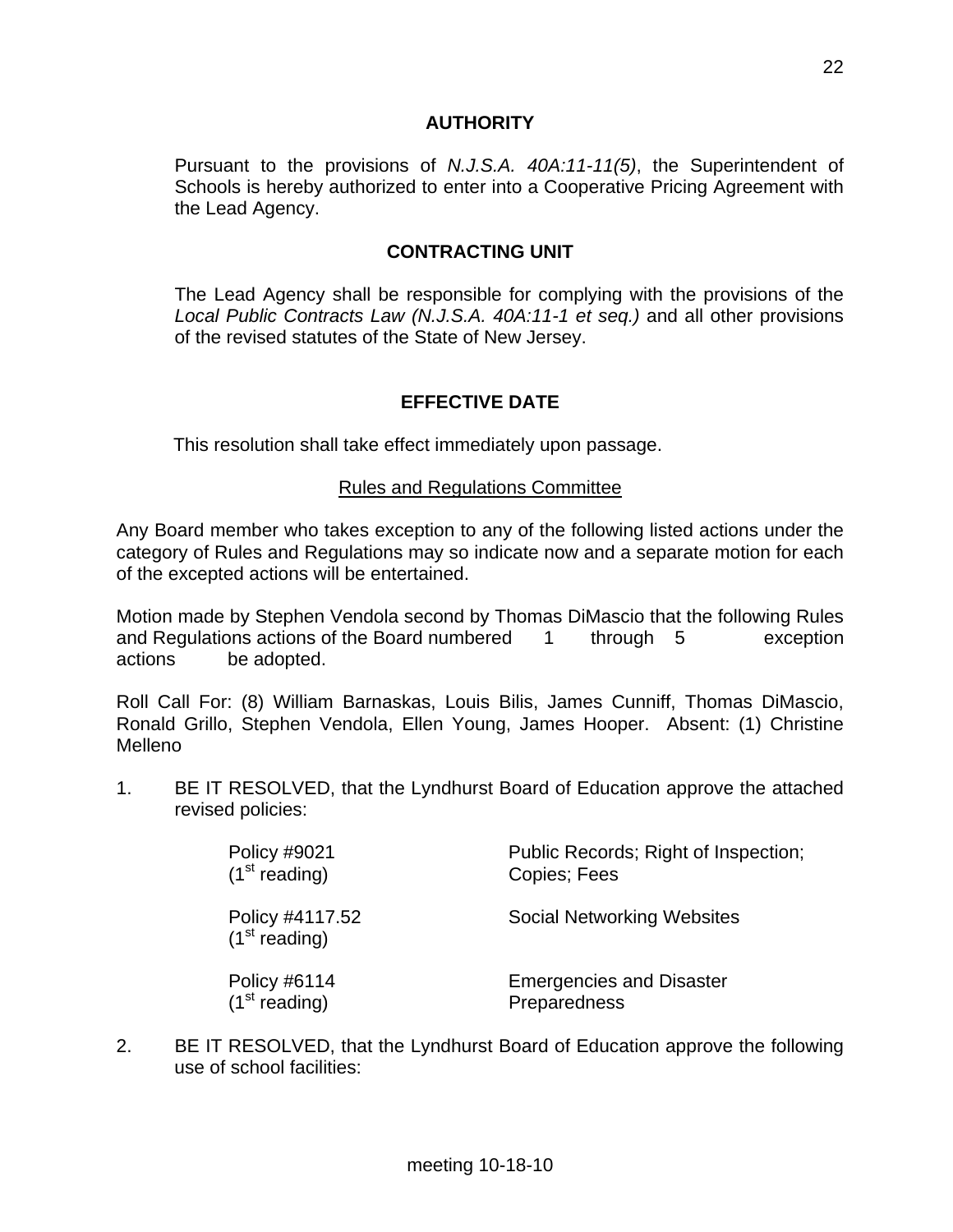| Organization                              | Place                                  | Time, Date, Purpose                                           |
|-------------------------------------------|----------------------------------------|---------------------------------------------------------------|
| Roosevelt School PTA                      | Roosevelt<br>Parking Lot<br>Playground | 4:00 pm-9:00 pm<br>10/29/10 or 10/30<br><b>Trunk or Treat</b> |
| <b>Washington School</b><br>Class of 2011 | Washington<br>Parking Lot              | $9:00$ am-2:00 pm<br>10/2/10 & 5/7/11<br>Car Wash             |
| Columbus/Lincoln PTA                      | Lincoln<br>Art Room                    | $3:00$ pm-6:00 pm<br>10/13,14/10<br><b>Book Fair</b>          |
| Jefferson School PTA                      | Jefferson<br>Art Room                  | 7:00 pm-9:00 pm<br>9/23/10<br><b>PTA Meeting</b>              |

- 3. BE IT RESOLVED, that the Lyndhurst Board of Education accept a donation of 10 overhead projectors, 10 carts for the overhead projectors and 10 pull down screen from Warren Township Schools in Somerset County.
- 4. BE IT RESOLVED, that the Lyndhurst Board of Education approve the following resolution proclaiming American Education Week, November 15 – 19, 2010.

 WHEREAS, public schools are the backbone of our democracy, providing young people with the tools they'll need to maintain our nation's precious values of freedom, civility, and equality; and

WHEREAS, by equipping young Americans with both practical skills and broader intellectual abilities, schools give them hope for, and access to, a productive future; and

WHEREAS, education employees, be they custodians or teachers, us drivers or librarians work tirelessly to serve our children and communities with care and professionalism; and

WHEREAS, schools are community linchpins, bringing together adults and children, educators and volunteers, business leaders and elected officials in a common enterprise;

NOW, THEREFORE, I, James Hooper, serving as president of the Lyndhurst Board of Education do hereby proclaim November 15 – 19, 2010 as the annual observance of American Education Week.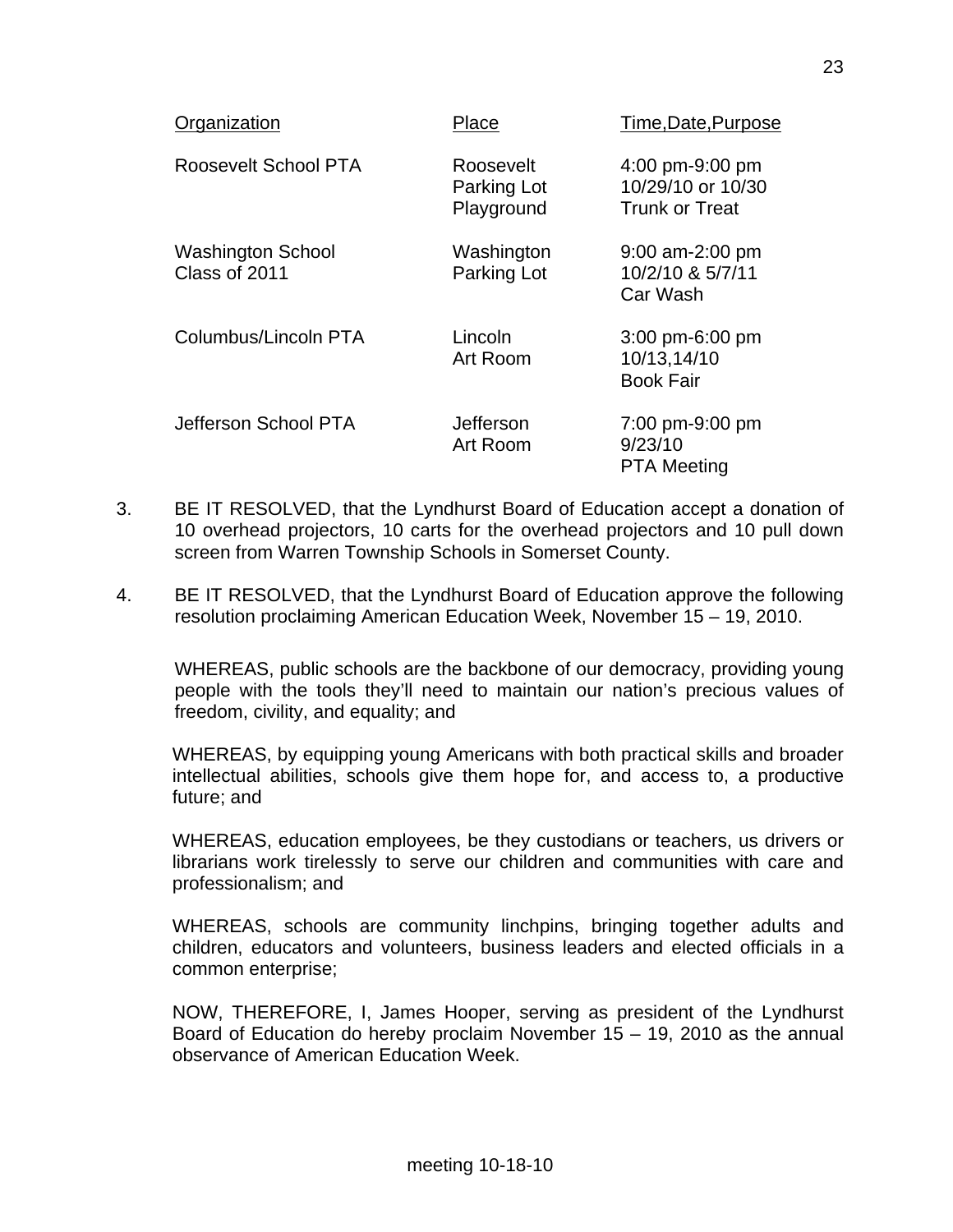5. BE IT RESOLVED, that the Lyndhurst Board of Education approve the disposal of a Savin 9922 DP copy machine, Lyndhurst Board of Education inventory number 2385 from the high school which no longer works and is beyond repair.

## Student Activities & Recognition Committee

Any Board member who takes exception to any of the following listed actions under the category of Student Activities & Recognition may so indicate now and a separate motion for each of the excepted actions will be entertained.

Motion made by Thomas DiMascio second by Ronald Grillo that the following Student Activities & Recognition actions of the Board numbered 1 through 6 exception actions be adopted.

Roll Call For: (8) William Barnaskas, Louis Bilis, James Cunniff, Thomas DiMascio, Ronald Grillo, Stephen Vendola, Ellen Young, James Hooper. Absent: (1) Christine Melleno

- 1. BE IT RESOLVED, that the Lyndhurst Board of Education approve home instruction for one (1) student, subject to state approval.
- 2. BE IT RESOLVED, that the Lyndhurst Board of Education approve one classified student to attend the South Bergen Jointure Commission, Maywood Campus, effective October 12, 2010, at a tuition of \$51,980.00. Transportation provided by SBJC.
- 3. BE IT RESOLVED, that the Lyndhurst Board of Education approve one classified student to attend the South Bergen Jointure Commission, Lodi Campus, effective September 27, 2010, at a tuition of \$43,030.00. Transportation provided by the Lyndhurst Board of Education.
- 4. BE IT RESOLVED, that the Lyndhurst Board of Education approve an Improve Club at LHS. Gina DiMaggio, Language Arts teacher will volunteer her services to start this club. The Improv Club could ultimately perform at local senior centers and perhaps other similar places, helping student earn community service hours. Benefits include increased confidence, public speaking skills, listening and observation skills, creative thinking abilities, decision making skills, etc.
- 5. BE IT RESOLVED, that the Lyndhurst Board of Education approve the Electronic Violence and Vandalism Reporting system (EVVRS) submitted to the state on July 1, 2010. A copy of the report discussed tonight will be on file at the Board Office.
- 6. BE IT RESOLVED, that the Lyndhurst Board of Education approve a High School Mock Trial Team, at no cost to the district.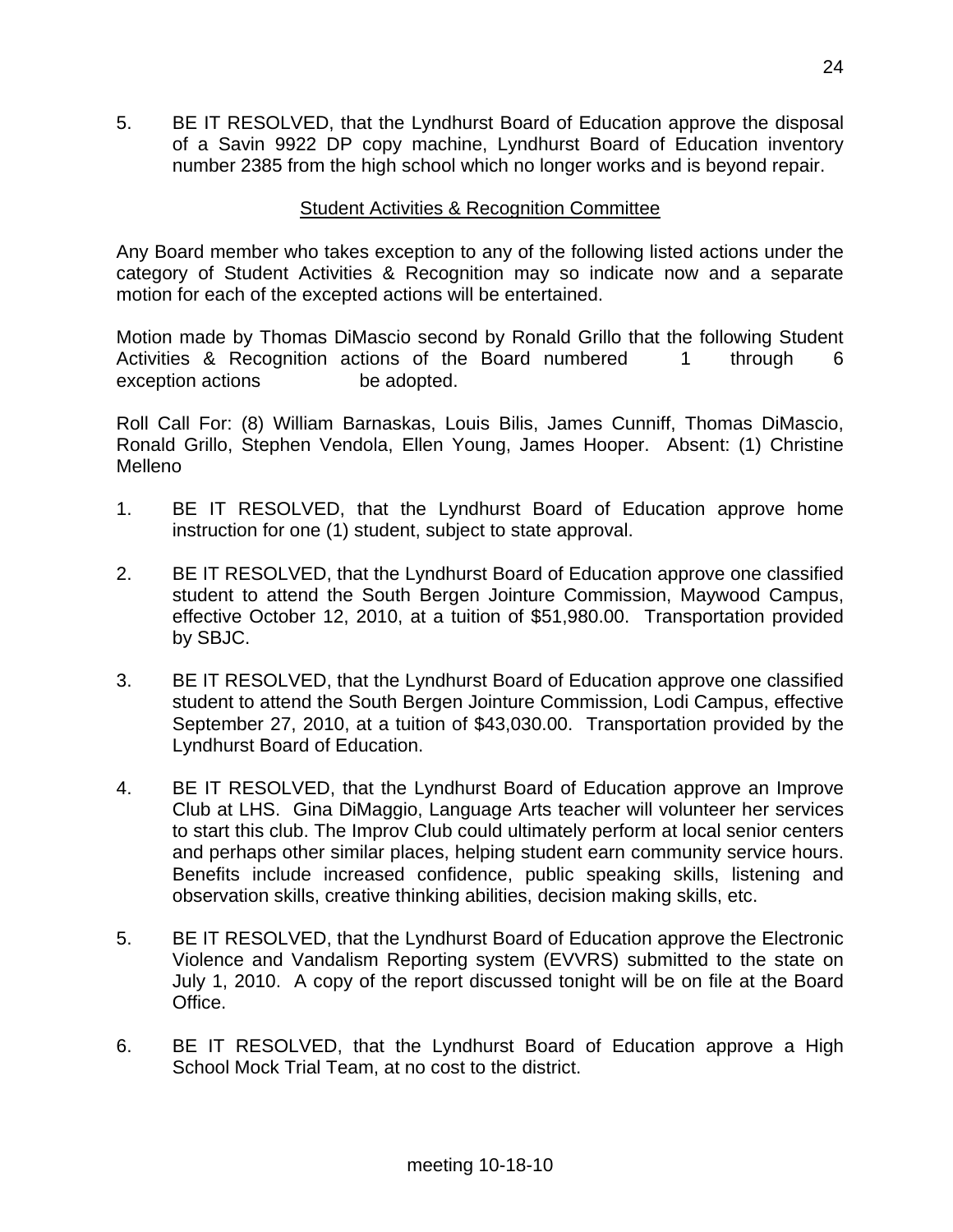## Personnel Committee

Any Board member who takes exception to any of the following listed actions under the category of Personnel may so indicate now and a separate motion for each of the excepted actions will be entertained.

Motion made by James Cunniff second by Thomas DiMascio that the following Personnel actions of the Board numbered 1 through 17 exception actions be adopted.

Roll Call For: (8) William Barnaskas, Louis Bilis, James Cunniff, Thomas DiMascio, Ronald Grillo, Stephen Vendola, Ellen Young, James Hooper. Absent: (1) Christine Melleno.

- 1. BE IT RESOLVED, at the recommendation of Dr. Tracey Stellato, Superintendent of Schools, that the Lyndhurst Board of Education grant Francine DeBellis, Washington School, a Medical Leave of Absence effective October 1, 2010.
- 2. BE IT RESOLVED, at the recommendation of Dr. Tracey Stellato, Superintendent of Schools, that the Lyndhurst Board of Education appoint Lauren Gash as SEMI Coordinator, for the 2010-11 school year, as per contract.
- 3. BE IT RESOLVED, at the recommendation of Dr. Tracey Stellato, Superintendent of Schools, that the Lyndhurst Board of Education appoint Peter Strumolo to the District Professional Committee, for the 2010-11 school year, as per contract.
- 4. BE IT RESOLVED, at the recommendation of Dr. Tracey Stellato, Superintendent of Schools, that the Lyndhurst Board of Education appoint Janet Ricigliano, substitute school nurse, for the 2010-11 school year.
- 5. BE IT RESOLVED, at the recommendation of Dr. Tracey Stellato, Superintendent of Schools, that the Lyndhurst Board of Education place the following employee on the proper step of the salary guide.

 Cristina Coppola-Murk from:MA@\$75,625.00 To:MA+30@\$79,625.00 effective September 1, 2010

6. BE IT RESOLVED, at the recommendation of Dr. Tracey Stellato, Superintendent of Schools, that the Lyndhurst Board of Education approve the following resolution.

#### **RESOLUTION WITHHOLDING OF INCREMENT**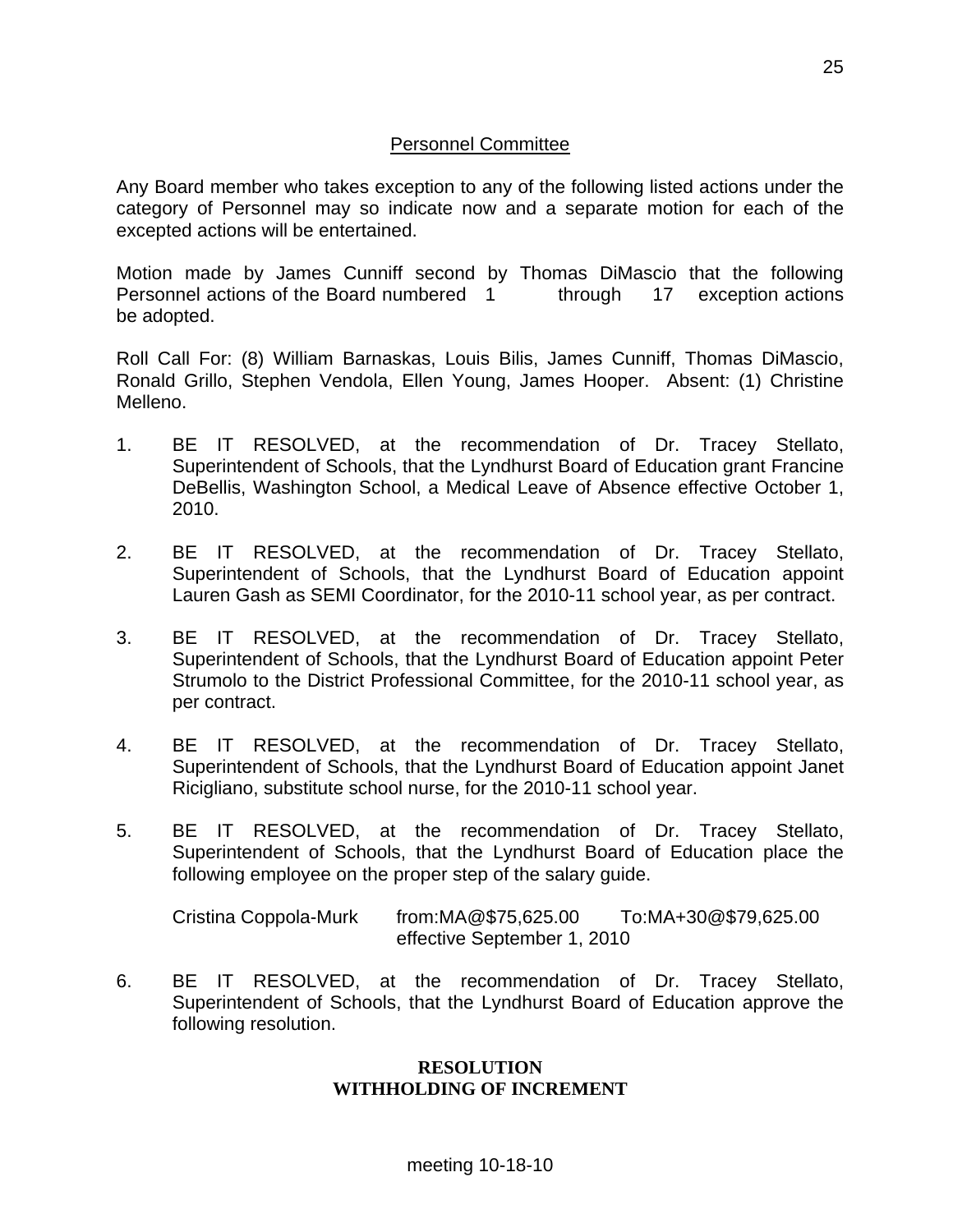**WHEREAS**, the Lyndhurst Board of Education employee (the "Board") withheld a step increment from a tenured teacher for the period of September 2010 through December 2010 in light of an incident of unbecoming conduct of a teacher witnessed by several students; and

**WHEREAS**, said tenured teacher would have otherwise been entitled to a step increment, but for the unbecoming conduct; and

**WHEREAS**, the Lyndhurst Education Association ("LEA") submitted this matter to the New Jersey Public Employment Relations Committee for arbitration resolution before The New Jersey Public Employment Relations Committee; and

**WHEREAS**, the Board is desirous of settling the pending matter; and

**WHEREAS**, the tenured teacher and union are desirous of settling the pending matter;

**NOW THEREFORE, BE IT RESOLVED** through the delegation of power to the Superintendent, that:

(1) The tenured employee's salary increment shall be withheld through December 31, 2010; and

(2) The tenured teacher agrees not engage in any further unbecoming conduct and thereby said teacher shall be reinstated to his/her proper step as of January 1, 2011; and

(3) A copy of this Resolution shall be kept in employee file; and

(4) The foregoing is subject to any required statutory or governmental agency applicable notices.

7. BE IT RESOLVED, at the recommendation of Dr. Tracey Stellato, Superintendent of Schools, that the Lyndhurst Board of Education grant three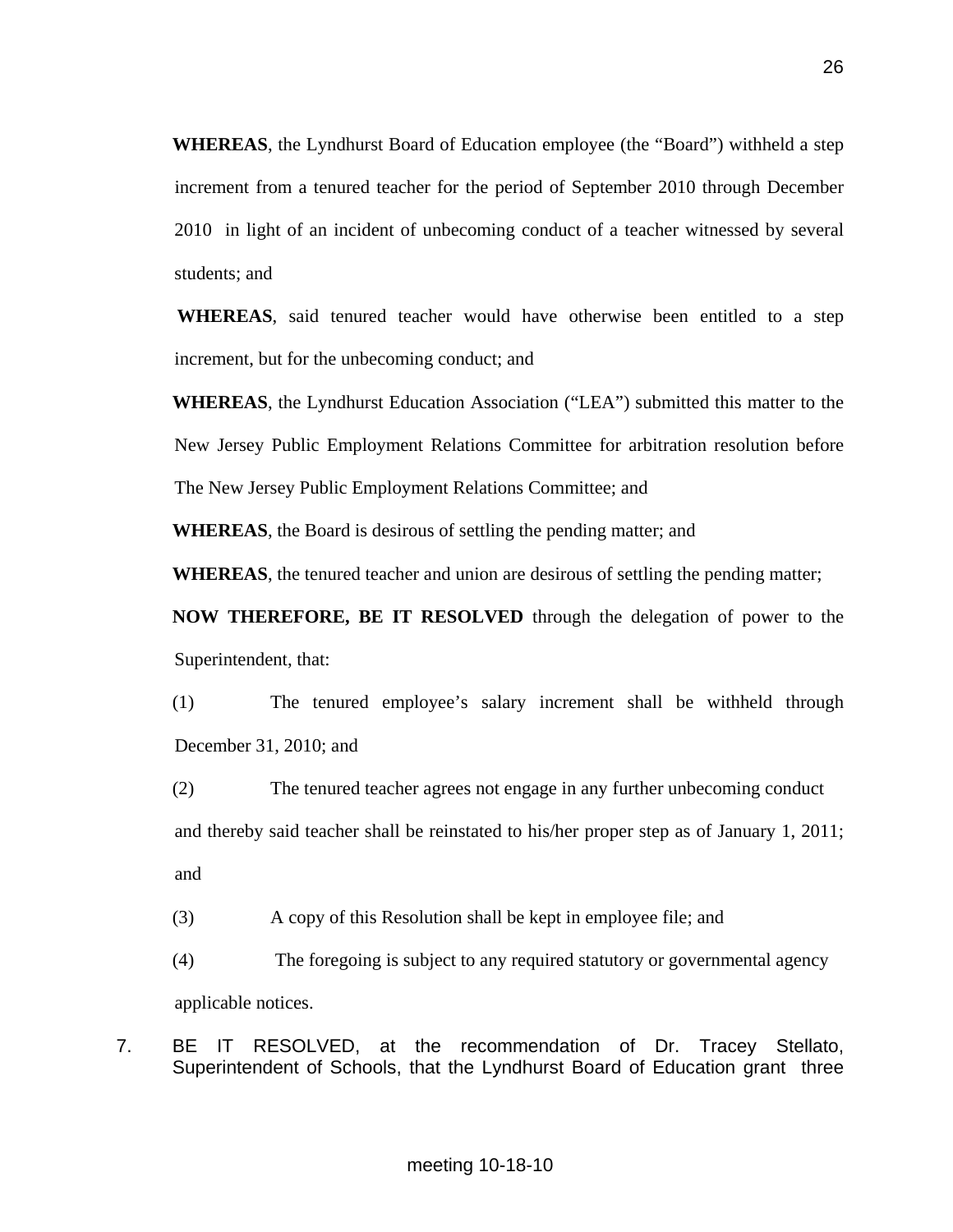(3) years longevity to Mario Alongi, Angelo Barbosa, Mike Bocchino, Randy Lugo, John Severini, and John Dunaj as a result of their employment by TMC.

- 8. BE IT RESOLVED, at the recommendation of Dr. Tracey Stellato, Superintendent of Schools, that the Lyndhurst Board of Education approve the attached job description, Test Data Analyzer.
- 9. BE IT RESOLVED, at the recommendation of Dr. Tracey Stellato, Superintendent of Schools, that the Lyndhurst Board of Education post for the position of, Test Data Analyzer, at a stipend of \$6,000.00.
- 10. BE IT RESOLVED, at the recommendation of Dr. Tracey Stellato, Superintendent of Schools, that the Lyndhurst Board of Education appoint the following track coaches for the 2010-11 school year.

| Kimberly Hykey    | Asst. Track | \$2,050.67 |
|-------------------|-------------|------------|
| Anthony Immediate | Asst. Track | \$2,050.67 |
| Ed Tessalone      | Asst. Tract | \$2,050.67 |

- 11. BE IT RESOLVED, at the recommendation of Dr. Tracey Stellato, Superintendent of Schools, that the Lyndhurst Board of Education approve David Carucci as monetary worker for the athletic department for the 2010-11 school year.
- 12. BE IT RESOLVED, at the recommendation of Dr. Tracey Stellato, Superintendent of Schools, that the Lyndhurst Board of Education approve the following Professional Development Opportunities.

William Barnaskas 11/20/10, NJ School Boards, Semiannual Delegate Board Member Assembly, approx. \$20.00

Dr. Stellato 10/7,19/10, 12/14/10, 1/13/11, 2/10/11, 3/16/11, Supt. NJASA Superintendents' Academy

 Dr. Stellato 9/20/10, 10/25/10, 11/15/10, 12/13/10, 1/24/11, Supt. 2/28/11, 3/28/11, 4/25/11, 5/20/11, 6/13/11 BCASA Meetings

Peter Strumolo 11/4,5/10, NJEA Conference, approx. \$800.00 Principal

 Lisa Klein 11/18-21/10, Annual National Council of Teachers of Supervisor English Conference, approx. \$1,000.00

Marlene Krupp 11/1/10, Conquer Mathematics Supervisor approx. \$7.44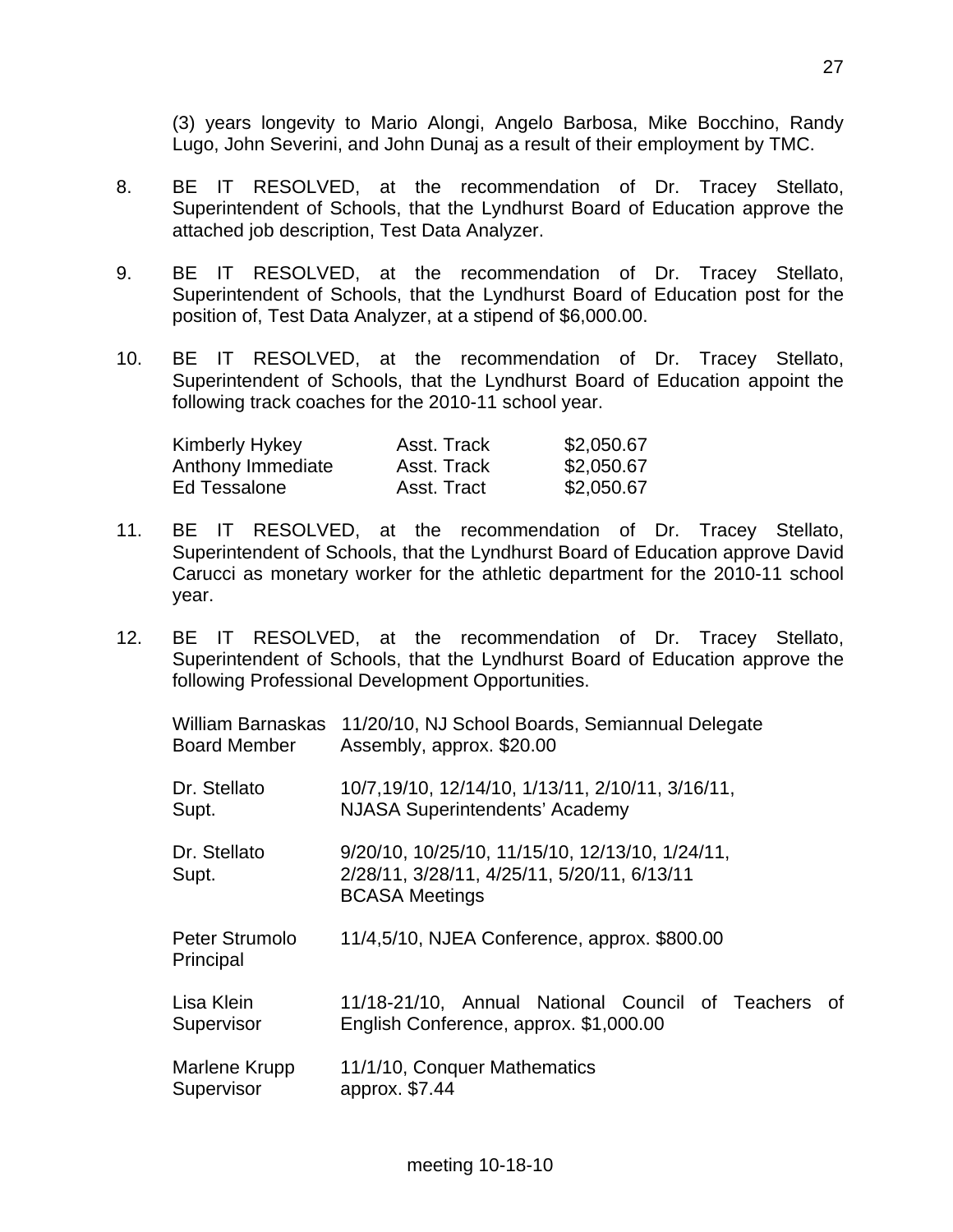| <b>Frank Servideo</b><br>Ath. Director | 12/15-19/10, 41 <sup>st</sup> National Athletic Directors<br>Conference, approx. \$1,000.00                                                        |  |  |
|----------------------------------------|----------------------------------------------------------------------------------------------------------------------------------------------------|--|--|
| <b>Jill Birnback</b><br>Sp. Srvs.      | 11/12/10, Teaching Social Skills to Students<br>w/Disabilities, approx. \$25.00<br>11/12/10, What Really Motivates Our Students<br>approx. \$25.00 |  |  |
| <b>Michael Clifford</b><br><b>LHS</b>  | 11/3/10, AP Government & Politics Professional<br>Development Workshop, approx. \$216.34                                                           |  |  |
| <b>Alice Fiedler</b><br>Washington     | 10/27/10, The School Nurse Role in Evaluation<br>0f<br>Spinal Deformities, approx. \$35.00                                                         |  |  |
| Lauren Gash<br>Sp. Srvs.               | 10/28/10, Grant Writing for Schools, approx. \$50.00                                                                                               |  |  |
| Denise Kane<br><b>LHS</b>              | 12/2/10, Hot Topics in Adolescence VII<br>approx. \$75.00                                                                                          |  |  |
| Lisa Klein                             | 10/20/10, Bergen County Get to Know Common Core LHS<br>State Standards, approx. \$8.06                                                             |  |  |
| Marlene Krupp<br>Supervisor            | 10/20/10, Bet to Know the Common Core Standards<br>approx. \$8.06<br>11/2,3/10, Improve your NJ ASK Scores,<br>approx. \$340.80                    |  |  |
| <b>Tracey Miele</b><br>Lincoln         | 11/19/10, Finding the Giftedness in Every Child<br>approx. \$171.51                                                                                |  |  |
| Maryann Mule<br><b>LHS</b>             | Hot Topics in Adolescence VII, approx. \$75.00                                                                                                     |  |  |

13. BE IT RESOLVED, at the recommendation of Dr. Tracey Stellato, Superintendent of Schools, that the Lyndhurst Board of Education approve the following stipend positions for the 2010-11 school year.

meeting 10-18-10

| Lincoln School                                | <b>Elaine Catanese</b> | \$431.50 |
|-----------------------------------------------|------------------------|----------|
| Yearbook                                      | <b>Michael Rizzo</b>   | \$431.50 |
| 8 <sup>th</sup> Grade Advisor Elaine Catanese |                        | \$690.00 |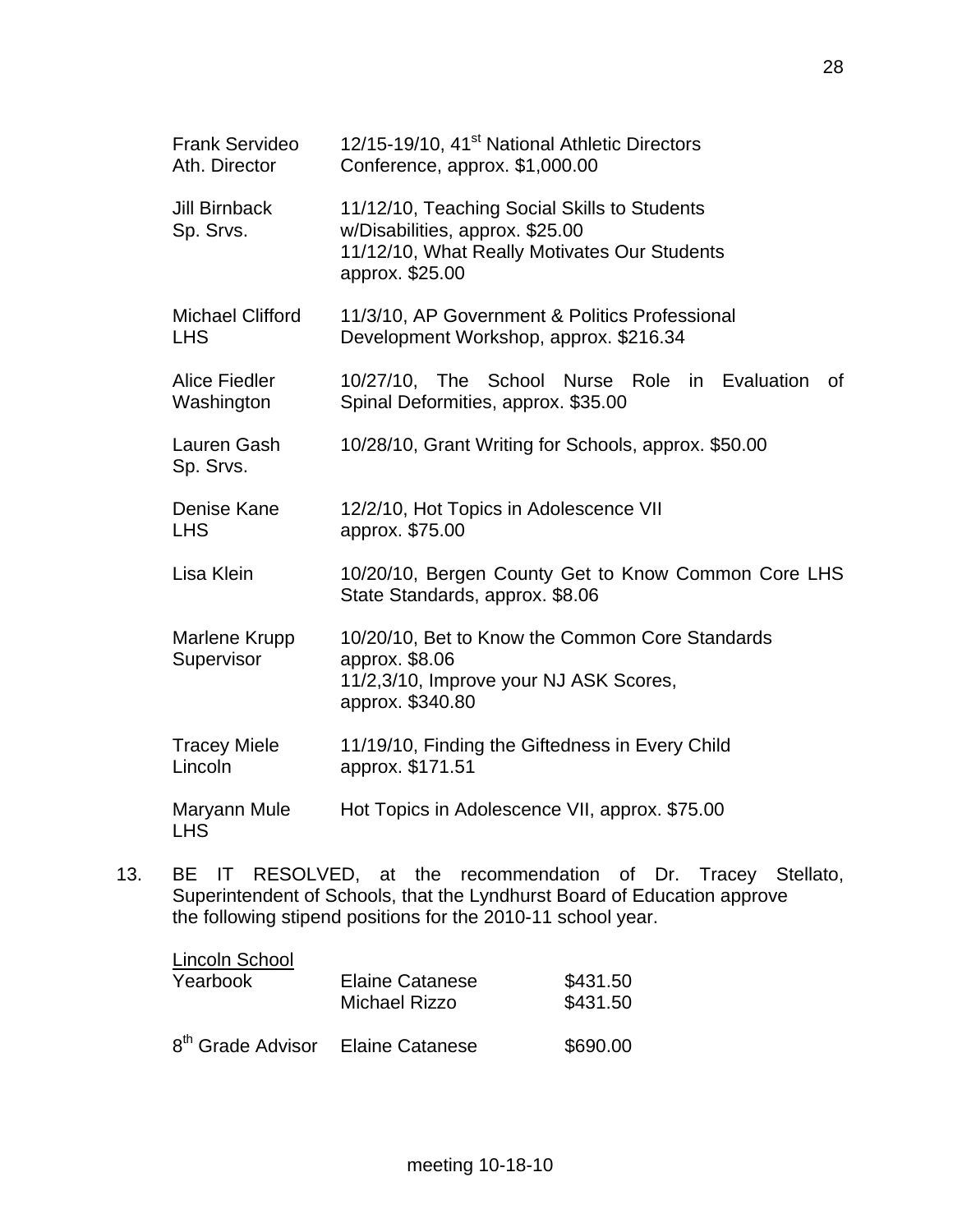Franklin School Student Council Volunteer Ellen Bender

 Lincoln School Student Council Volunteers JoAnn Germann & Michele Slomienski Computer Club Volunteer Kelly Giaquinto

14. BE IT RESOLVED, at the recommendation of Dr. Tracey Stellato, Superintendent of Schools, that the Lyndhurst Board of Education approve the following volunteers for the 2010-11 school year.

#### Jefferson School/Community School

Jeneen Gino **Maria Otto** Maria Otto Anne Caffrey **Linda Logan** Flo Sellari **Helen Miragliotta** Lisa Borino **Maria Kolon** Fatima Carriero **Giliana Pacheco**  Deborah Bentley Tara Castellitto Laura Canaris Joann Krajnik Anne DeForge **Maria Lombardi** Maria Lombardi Tara Castellitto Jennifer Fodera Lisa Marie Turano **Gina Scardino** Gina Scardino Nadia Alberti **Nadia Alberti** Debbie Duffy Lisa Kasper News, 2008, 2009, 2009, 2009, 2009, 2009, 2009, 2009, 2009, 2009, 2009, 2009, 2009, 2009, 2009, 20 Michelle Meola **Kristen Vetter** Maria Lombardi **Maria Laura Ferretti**  Angela Paserchia Elizabeth Romito Susan Consalvo Anna DiMascio Lynn Nerney **Mary Dichilling** Mary DiCristi Tina Catalano **Catherine Ferrer** Catherine Ferrer Laura Henning **Annette Caamano**  Jeanne Gannon Laura Canaris Danielle Barone **Stephanie Horvath**  Sean Reed Valerie Albecker Tina Catalano **Karen Hughes** Karen Hughes Jamie D'Andrea Mary Henrichsen Christian Freire Grace Nevin Mrs. Alemany **Maria Lombardi** Maria Lombardi Elizabeth Lukasiewicz **Angela Paserchia** Robin Sconfienza **Erin Storer** Erin Storer Giuseppa Held Margo Cassetta Florence Sellari **Mateur Accessity** Julie Donohue Rose Cappiello **Chirs Triguero** Chirs Triguero Marie Fugel **Taryn Paglio** 

Maria Zaino Christina DeGennaro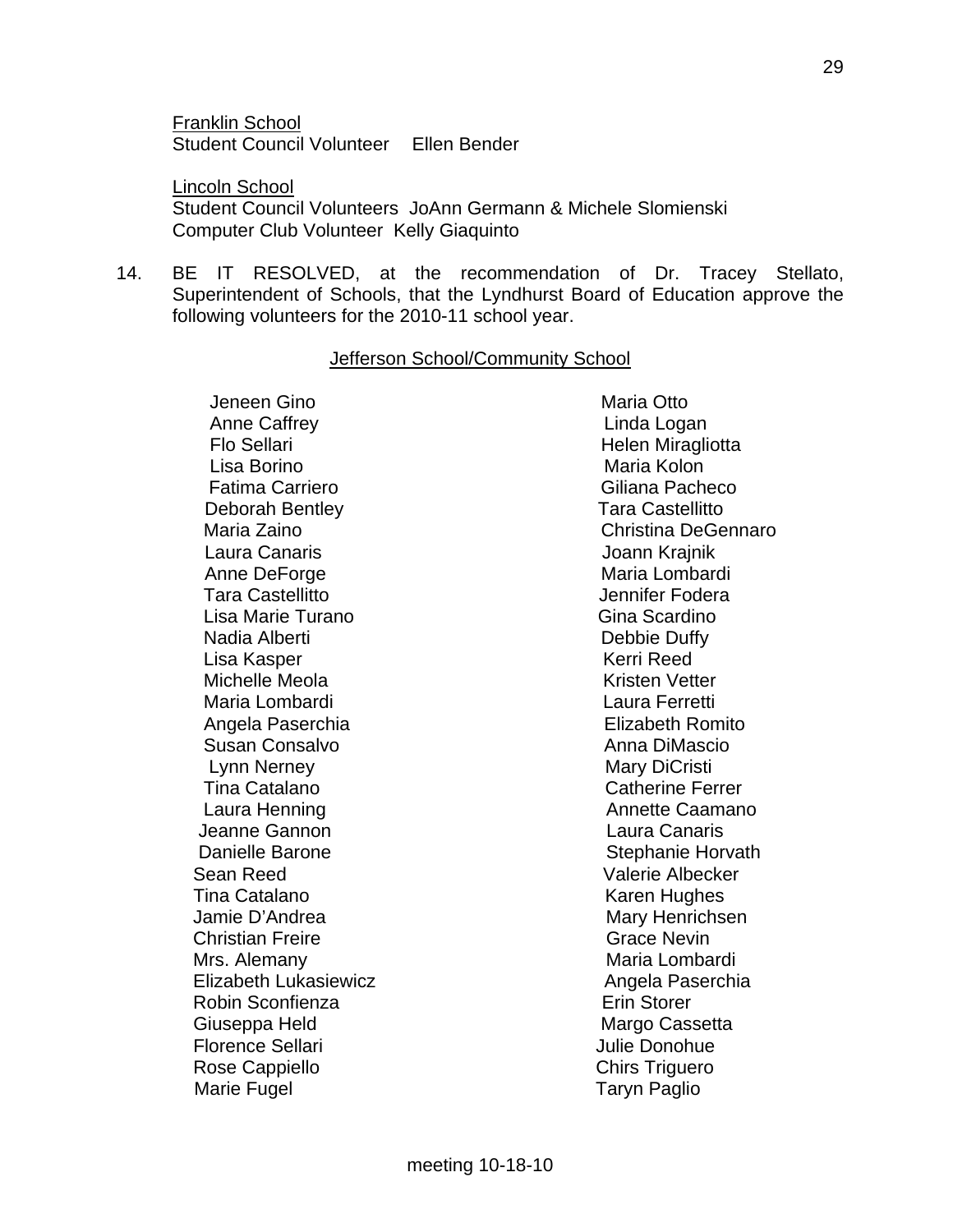Rose Ann Almeida **Christina Caporale** Angeles Parada **Janice Vocaturo**  Kim Henning Julianne Bruno **CathyBoyce** 

15. BE IT RESOLVED, at the recommendation of Dr. Tracey Stellato, Superintendent of Schools, that the Lyndhurst Board of Education approve the following for the 2010-11 school year. Employment will be provisional, subject to authorization approval for emergent hiring pending completion of criminal history background check, and subject to submission of all required application documents.

| Terese Catalina             | sub classroom/student aide           |
|-----------------------------|--------------------------------------|
| <b>Barbara Cilento</b>      | sub classroom/student aide           |
| Debra Evans                 | sub classroom/student aide           |
| <b>Lori Starrett</b>        | sub classroom/student aide           |
| Terese Catalina             | sub lunch aide                       |
| <b>Christine Engelhardt</b> | lunch aide @ Jefferson (replacement) |
| Juliann Jankowski           | sub lunch aide & sub classroom aide  |
| Ana Cabrera                 | sub lunch aide                       |
| Mildred Jimenez             | sub lunch aide                       |
| Garren Ruzzo                | part-time custodian (replacement)    |
| Jeffrey Rogers              | sub custodian                        |

- Laura Pugh ACCP& BCCP full-time
- 16. BE IT RESOLVED, at the recommendation of Dr. Tracey Stellato, Superintendent of Schools, that the Lyndhurst Board of Education grant the following college students permission to do their observation in the Lyndhurst Public Schools in order to fulfill their college requirements.

|             | Melissa Greco<br>Montclair State Univ. | 10/18/10, 1 hour<br>JCS, grade 1               |
|-------------|----------------------------------------|------------------------------------------------|
| Maria Roofe | Montclair State Univ.                  | week of 10/11/10, 8 hours<br>Columbus, grade K |
| Paula Prada | Montclair State Univ.                  | 10/14,15/10, Observation<br>LHS, Spanish       |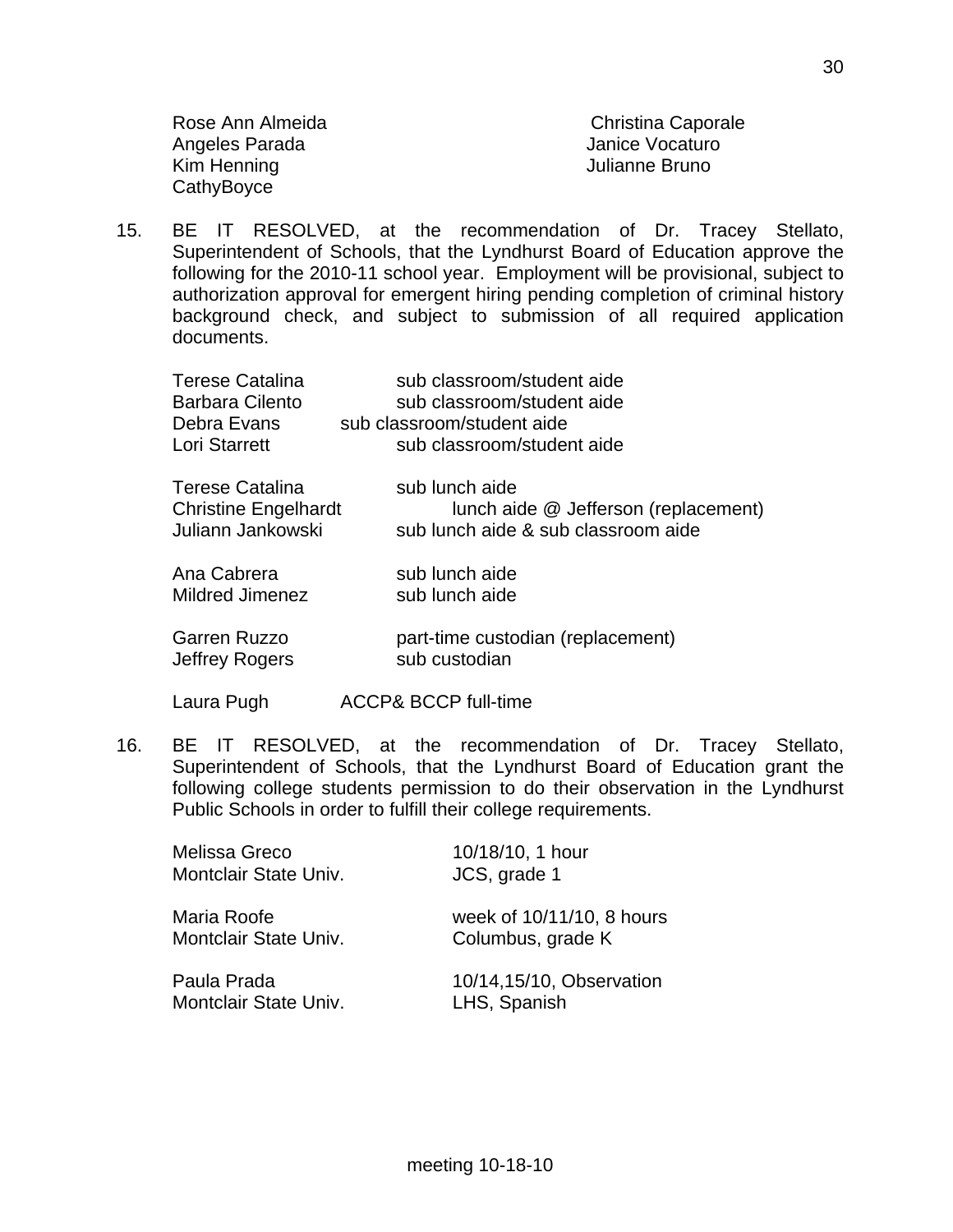17. BE IT RESOLVED, at the recommendation of Dr. Tracey Stellato, Superintendent of Schools, that the Lyndhurst Board of Education approve the attached list of substitute teachers for the 2010-11 school year. Employment will be provisional, subject to authorization approval for emergent hiring pending completion of criminal history background check, and subject to submission of all required application documents.

## Unfinished Business

Tracey Stellato discussed the creation of a new logo for the district. Committee meeting date to be announced. There will also be a graduation meeting regarding schools.

Dennis Sluka reported that policy review is ongoing.

#### New Business

Tracey Stellato – Discussed goals for 2010-2011 for her and district. Worksheet attached was given to Lyndhurst Board of Education members to provide her by 11/1/10. Her goals for 10-11 and for the LBOE.

William Barnaskas – "Board Retreat" recommended. Subject to OPRA. Usually on a Saturday A.M. Bill will contact NJSBA.

William Barnaskas – QSAAC – we don't need to do it.

Tracey Stellato – Shared services with Bergen Community College:

- a) Summer School at BC-Lyndhurst
- b) College Entrance Exam Assessment BC will have these
- remedial courses for free in Lyndhurst.
- c) Dual Enrollment Program

Ellen Young – Students performing while LBOE is in Executive Session. Performing Arts Committee.

## Public Hearing on Non-Agenda Items

- B. Branco Sound system on football field; clothes for uniforms how to buy them, how to try them on; how many kids sent home last year or suspended because of dress code violations; dress code – appeared in minutes?; Inappropriate dress wear?; Fashion show – questions regarding dress wear and penalties on web site.
- Elaine Stella Middle School busy possible, neighborhood schools; studies in CA against middle school; SAT courses – happy now here; progress on search for new business administrator; how a middle school will help all subjects; scanning agenda Friday before meeting home onto web.